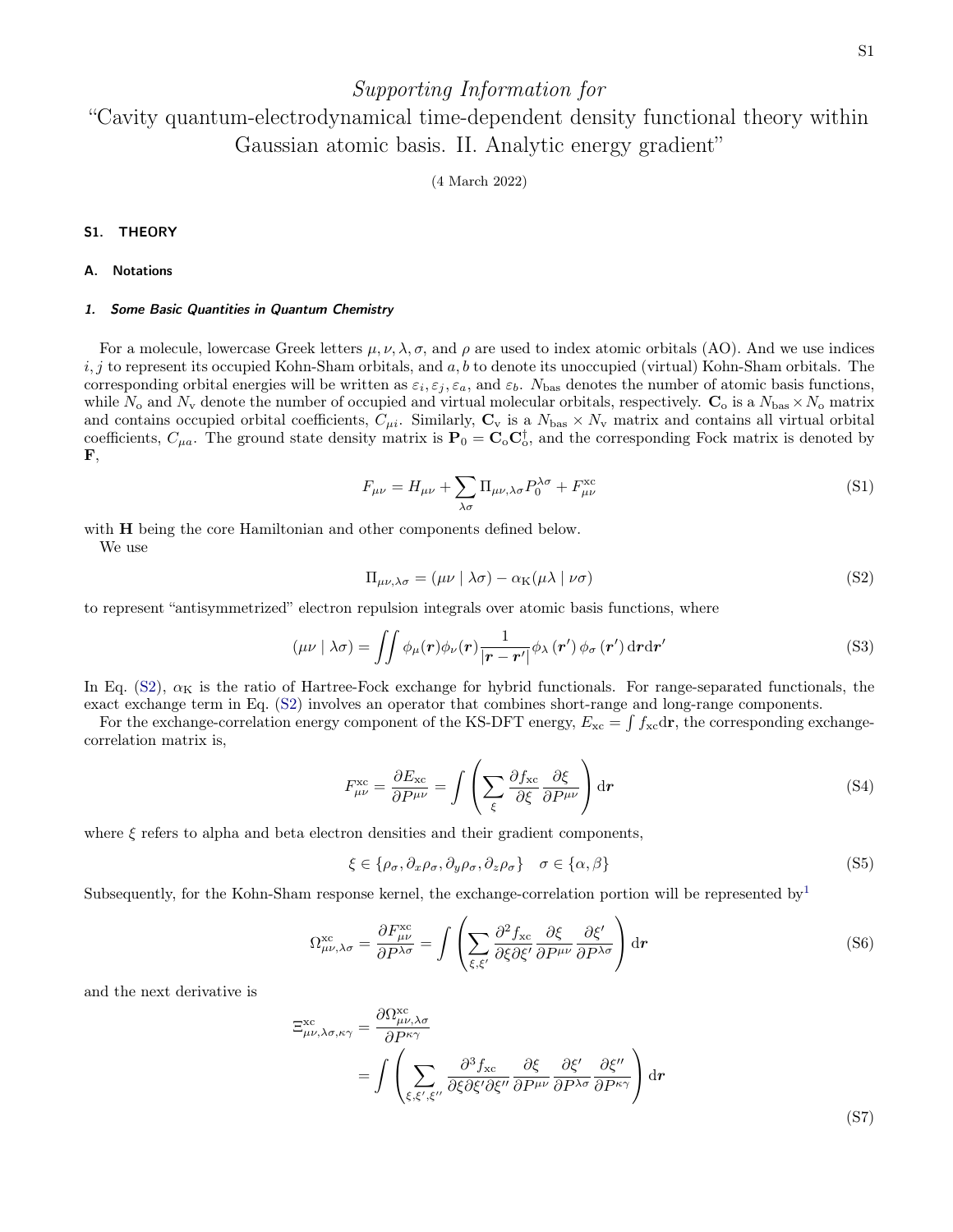#### 2. Quantities in TDDFT and cQED-TDDFT Calculations

**A** and **B** will be used to refer to TDDFT super-matrices,  $2-8$  $2-8$ 

$$
A_{ai,bj} = (\epsilon_a - \epsilon_i)\delta_{ab}\delta_{ij} + \Pi_{ai,bj} + \Omega_{ai,bj}^{\text{xc}}
$$
\n(S8)

$$
B_{ai,bj} = \Pi_{ai,jb} + \Omega_{ai,jb}^{\text{xc}} \tag{S9}
$$

where  $\Pi_{ai,bj}$  and  $\Omega_{ai,jb}^{xc}$  are MO transformations of supermatrices in Eqs. [\(S2\)](#page-0-0) and [\(S6\)](#page-0-1). Within TDDFT, the excitation amplitudes  $\mathbf{X} = \{X_{ai}\}\$ and the de-excitation amplitudes  $\mathbf{Y} = \{Y_{ai}\}\$ each contain  $N_v \times N_o$  elements. For convenience, amplitudes  $X$  and  $Y$  can alternatively be regarded as 1-dimensional vectors, as in Eqs. [\(S32\)](#page-3-0), [\(S33\)](#page-3-1), [\(S34\)](#page-3-1), and [\(S36\)](#page-3-1).

For an optical cavity with M photon modes, its  $\alpha$ -th mode of frequency is denoted by  $\omega_{\alpha}$  and the corresponding fundamental coupling strength by  $\lambda_\alpha$ .<sup>[9](#page-17-3)[–11](#page-17-4)</sup> For convenience, the inner product of the transition dipole moment of each virtual-occupied pair and the photon field will be written as

$$
\lambda_{ai}^{\alpha} = \mu_{ai} \cdot \lambda_{\alpha} \tag{S10}
$$

where  $\mu_{ai}$  is the dipole moment vector in the basis of the molecular orbitals

$$
\boldsymbol{\mu}_{ai} = \left( \langle a|\hat{x}|i\rangle, \langle a|\hat{y}|i\rangle, \langle a|\hat{z}|i\rangle \right) \tag{S11}
$$

Accordingly, the electron-photon coupling is defined as

$$
g_{ai}^{\alpha} = \tilde{g}_{ai}^{\alpha} = \sqrt{\frac{\omega_{\alpha}}{2}} \lambda_{ai}^{\alpha} \tag{S12}
$$

and the DSE term is  $12,13$  $12,13$ 

$$
\Delta_{ai,bj} = \sum_{\alpha=1}^{M} \lambda_{ai}^{\alpha} \lambda_{bj}^{\alpha} \tag{S13}
$$

The AO counterparts of these elements are

<span id="page-1-0"></span>
$$
\lambda^{\alpha}_{\mu\nu} = \mu_{\mu\nu} \cdot \lambda_{\alpha} \tag{S14}
$$

$$
g_{\mu\nu}^{\alpha} = \tilde{g}_{\mu\nu}^{\alpha} = \sqrt{\frac{\omega_{\alpha}}{2}} \lambda_{\mu\nu}^{\alpha} \tag{S15}
$$

$$
\Delta_{\mu\nu,\lambda\sigma} = \sum_{\alpha=1}^{M} \lambda^{\alpha}_{\mu\nu} \lambda^{\alpha}_{\lambda\sigma} \tag{S16}
$$

#### 3. Full, Skeleton, and Direct Derivatives

The superscript  $[x]$  implies a full/total derivative with respect to the nuclear coordinate x, which includes derivatives of the molecular orbitals. In contrast, the skeleton derivative,  $[\tilde{x}]$ , does not contain orbital responses.<sup>[14–](#page-17-7)[16](#page-17-8)</sup> For example, for a one-electron operator,  $\hat{O}$  (such as the kinetic energy, nuclear-attraction, and electron dipole operators) in MO representation,

$$
O_{pq} = \langle \psi_p | \hat{O} | \psi_q \rangle = \sum_{\mu\nu} C_{\mu p}^* O_{\mu\nu} C_{\nu q} \tag{S17}
$$

its nuclear derivative  $O_{pq}^{[x]}$  can be written as,

$$
O_{pq}^{[x]} = (O_{pq})^{[\tilde{x}]} + \sum_{ai} \frac{\partial O_{pq}}{\partial \Theta_{ai}} \Theta_{ai}^{[x]}
$$
  

$$
= (O_{pq})^{[\tilde{x}]} + \sum_{\mu\nu} \frac{\partial O_{pq}}{\partial S_{\mu\nu}} S_{\mu\nu}^{[x]} + \sum_{ai} \frac{\partial O_{pq}}{\partial \Theta_{ai}} \Theta_{ai}^{[x]}.
$$
(S18)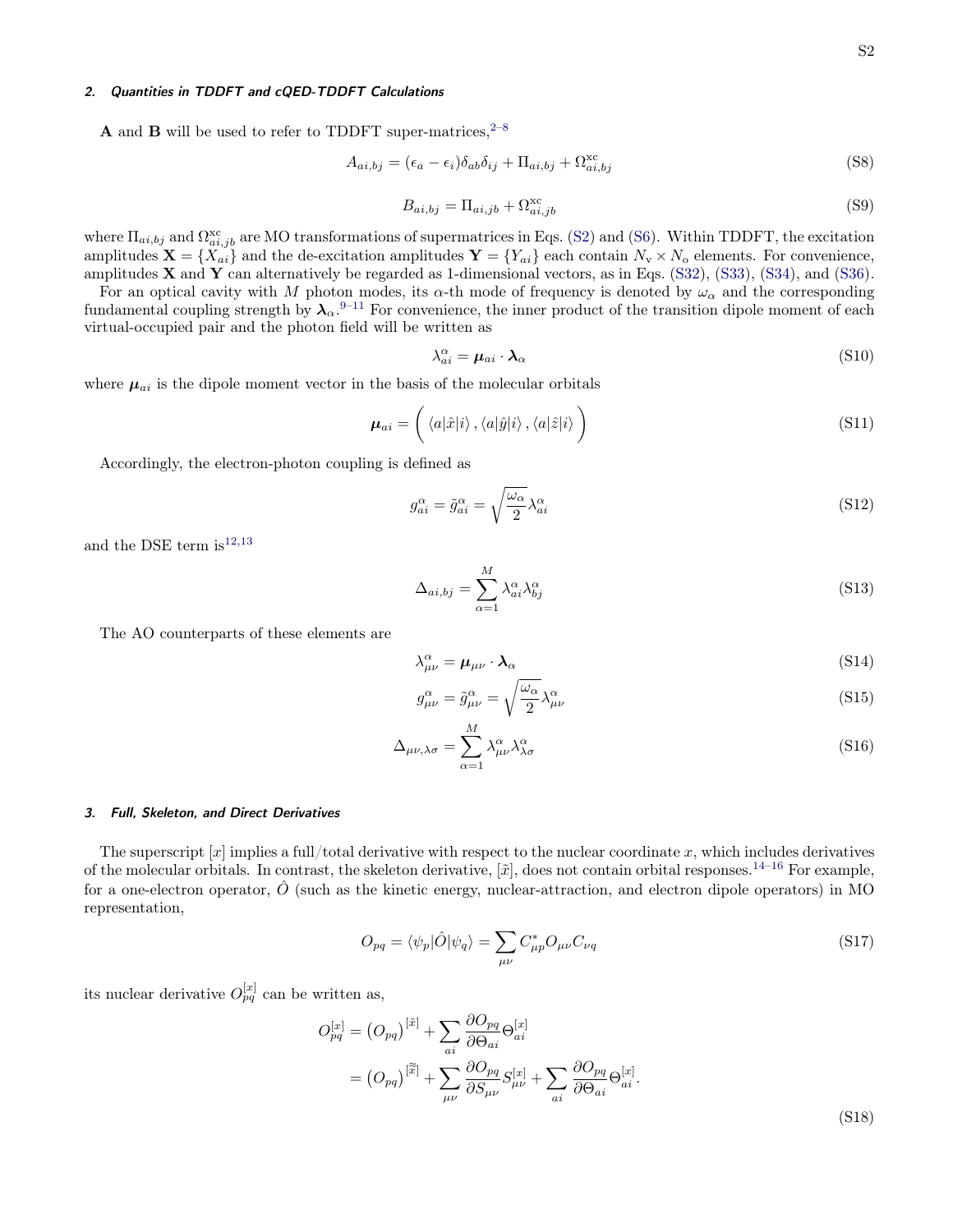Here the skeleton derivative,  $(O_{pq})^{[\tilde{x}]}$  is further split into the overlap derivative,  $\mathbf{O}^{\mathbf{S}} \cdot \mathbf{S}^{[x]}$ , and the direct derivative (i.e. excluding both orbital response and overlap derivative contributions),

$$
\left(O_{pq}\right)^{[\widetilde{x}]} = \sum_{\mu\nu} C_{\mu p}^* O_{\mu\nu}^{[x]} C_{\nu q} \tag{S19}
$$

In KS-DFT calculation, the direct derivatives can also involve the change in the electron density/gradient,  $\xi^{[\tilde{x}]}$ , as well as the derivatives of Becke weights for the numerical integration.

### 4. Overlap Derivatives

For MO coefficients, the skeleton derivatives contain only overlap derivatives,

$$
\mathbf{C}_\mathrm{o}^{[\tilde{x}]} = -\frac{1}{2} \mathbf{C} \mathbf{C}^\dagger \mathbf{S}^{[x]} \mathbf{C}_\mathrm{o}
$$
\n(S20)

$$
\mathbf{C}_{\mathbf{v}}^{[\tilde{x}]} = -\frac{1}{2}\mathbf{C}\mathbf{C}^{\dagger}\mathbf{S}^{[x]}\mathbf{C}_{\mathbf{v}}.\tag{S21}
$$

Accordingly, the skeleton derivatives of various density matrices (which can be symmetric or nonsymmetric) are,

$$
\mathbf{D}^{[\tilde{x}]} = -\frac{1}{2} \mathbf{D} \mathbf{S}^{[x]} \mathbf{C} \mathbf{C}^{\dagger} - \frac{1}{2} \mathbf{C} \mathbf{C}^{\dagger} \mathbf{S}^{[x]} \mathbf{D},
$$
  

$$
\mathbf{D} \in [\mathbf{P}_0, \mathbf{P}_\Delta, \mathbf{R}_X, \mathbf{R}_Y]
$$
(S22)

One can then compute their product with a Fock-like matrix  $(F,$  which can also be non-symmetric) as

$$
\mathbf{D}^{[\tilde{x}]}\cdot\mathcal{F} = -\frac{1}{4}\sum_{\mu\nu,\lambda\sigma} D^{\lambda\mu} \left(S_{\mu\nu}^{[x]} + S_{\nu\mu}^{[x]}\right) (\mathbf{C}\mathbf{C}^{\dagger})^{\nu\sigma} \mathcal{F}_{\lambda\sigma} \n- \frac{1}{4}\sum_{\mu\nu,\lambda\sigma} (\mathbf{C}\mathbf{C}^{\dagger})^{\lambda\mu} \left(S_{\mu\nu}^{[x]} + S_{\nu\mu}^{[x]}\right) D^{\nu\sigma} \mathcal{F}_{\lambda\sigma} \n= -\frac{1}{4}\sum_{\mu\nu,\lambda\sigma} S_{\mu\nu}^{[x]} \left[D^{\lambda\mu} \mathcal{F}_{\lambda\sigma} (\mathbf{C}\mathbf{C}^{\dagger})^{\nu\sigma} + (\mathbf{C}\mathbf{C}^{\dagger})^{\lambda\mu} \mathcal{F}_{\lambda\sigma} D^{\nu\sigma}\right] \n- \frac{1}{4}\sum_{\mu\nu,\lambda\sigma} S_{\nu\mu}^{[x]} \left[D^{\nu\sigma} \mathcal{F}_{\lambda\sigma} (\mathbf{C}\mathbf{C}^{\dagger})^{\lambda\mu} + (\mathbf{C}\mathbf{C}^{\dagger})^{\nu\sigma} \mathcal{F}_{\lambda\sigma} D^{\lambda\mu}\right] \n= \mathbf{S}^{[x]} \cdot \mathbf{W}
$$
\n(S23)

where **W** is a generalized "energy-weighted density matrix",

<span id="page-2-0"></span>
$$
\mathbf{W} = -\frac{1}{2}\mathbf{\Lambda}\mathbf{C}\mathbf{C}^{\dagger} - \frac{1}{2}\mathbf{C}\mathbf{C}^{\dagger}\mathbf{\Lambda}^{\dagger}
$$
 (S24)

$$
\Lambda = \frac{1}{2} \left( \mathbf{D}^{\dagger} \mathcal{F} + \mathbf{D} \mathcal{F}^{\dagger} \right)
$$
 (S25)

#### 5. Orbital Rotations

At first order, the orbital rotations are,

$$
\mathbf{C}_{\mathrm{o}} = \mathbf{C}_{\mathrm{o}} - \mathbf{C}_{\mathrm{v}} \mathbf{\Theta} \tag{S26}
$$

$$
C_{v} = C_{v} + C_{o} \Theta^{\dagger}
$$
 (S27)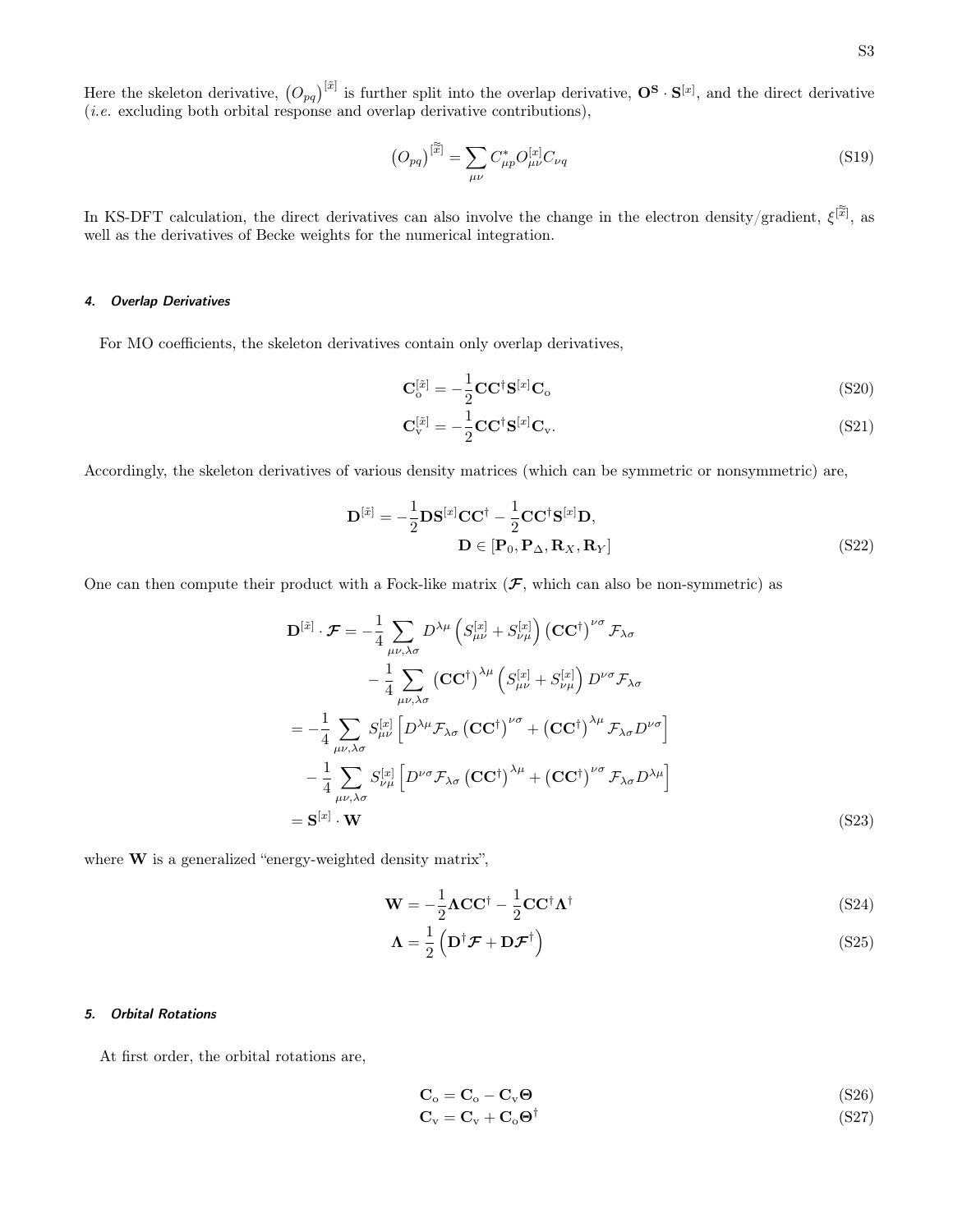Therefore,  $\mathbf{D}^{\mathbf{\Theta}} \cdot \mathbf{\mathcal{F}} = \sum_{\mu\nu} \frac{\partial D^{\mu\nu}}{\partial \Theta_{ai}} \mathbf{\mathcal{F}}_{\mu\nu}$  can be found to be

<span id="page-3-2"></span>
$$
\mathbf{P}_0^{\Theta} \cdot \mathcal{F} = -\mathbf{C}_{\mathrm{v}}^{\dagger} \left( \mathcal{F} + \mathcal{F}^{\dagger} \right) \mathbf{C}_{\mathrm{o}} \tag{S28}
$$

$$
\mathbf{P}^{\boldsymbol{\Theta}}_{\boldsymbol{\Delta}}\cdot\boldsymbol{\mathcal{F}}=\mathbf{XX}^{\dagger}\mathbf{C}_{\mathrm{v}}^{\dagger}\left(\boldsymbol{\mathcal{F}}+\boldsymbol{\mathcal{F}}^{\dagger}\right)\mathbf{C}_{\mathrm{o}}
$$

$$
+ \mathbf{C}_{\mathbf{v}}^{\dagger} \left( \mathcal{F} + \mathcal{F}^{\dagger} \right) \mathbf{C}_{\mathbf{o}} \mathbf{X}^{\dagger} \mathbf{X}
$$
 (S29)

$$
\mathbf{R}_{X}^{\Theta} \cdot \mathcal{F} = \mathbf{X} \mathbf{C}_{\mathrm{o}}^{\dagger} \mathcal{F}^{\dagger} \mathbf{C}_{\mathrm{o}} - \mathbf{C}_{\mathrm{v}}^{\dagger} \mathcal{F}^{\dagger} \mathbf{C}_{\mathrm{v}} \mathbf{X}
$$
\n
$$
\tag{S30}
$$

$$
\mathbf{R}_{Y}^{\dagger,\mathbf{\Theta}} \cdot \mathbf{\mathcal{F}} = \mathbf{Y} \mathbf{C}_{\mathrm{o}}^{\dagger} \mathbf{\mathcal{F}} \mathbf{C}_{\mathrm{o}} - \mathbf{C}_{\mathrm{v}}^{\dagger} \mathbf{\mathcal{F}} \mathbf{C}_{\mathrm{v}} \mathbf{Y}
$$
 (S31)

#### B. TDDFT-PF Energy and Gradient

### 1. TDDFT-PF Energy Expression in AO Representation

Based on Eq. (4) of the main text, the TDDFT-PF energy of a molecular system in a microcavity can be written as

$$
\Omega_{\text{TDDFT-PF}} = \Omega_{\text{ele}} + \Omega_{\text{ele-ph}} + \Omega_{\text{ph}} + \Omega_{\text{dse}}
$$
\n
$$
= [\mathbf{X}^{\dagger} \ \mathbf{Y}^{\dagger} \ \mathbf{M}^{\dagger} \ \mathbf{N}^{\dagger}] \begin{bmatrix} \mathbf{A} + \boldsymbol{\Delta} & \mathbf{B} + \boldsymbol{\Delta} & \mathbf{g}^{\dagger} & \tilde{\mathbf{g}}^{\dagger} \\ \mathbf{B} + \boldsymbol{\Delta} & \mathbf{A} + \boldsymbol{\Delta} & \mathbf{g}^{\dagger} & \tilde{\mathbf{g}}^{\dagger} \\ \mathbf{g} & \mathbf{g} & \boldsymbol{\omega} & 0 \\ \tilde{\mathbf{g}} & \tilde{\mathbf{g}} & 0 & \boldsymbol{\omega} \end{bmatrix} \begin{bmatrix} \mathbf{X} \\ \mathbf{Y} \\ \mathbf{M} \\ \mathbf{N} \end{bmatrix}
$$
\n(S32)

where the electronic, electronic-photon, photon, and dipole self-energy portions of the excitation energy are, (notice that  $\mathbf{g} = \tilde{\mathbf{g}}$ 

<span id="page-3-1"></span><span id="page-3-0"></span>
$$
\Omega_{\text{ele}} = \mathbf{X} \cdot \mathbf{A} \cdot \mathbf{X} + \mathbf{Y} \cdot \mathbf{A} \cdot \mathbf{Y} + \mathbf{X} \cdot \mathbf{B} \cdot \mathbf{Y} + \mathbf{Y} \cdot \mathbf{B} \cdot \mathbf{X}
$$
\n
$$
(S33)
$$

$$
\begin{aligned} \Omega_{\rm ele\textrm{-}ph} &= (\mathbf{X} + \mathbf{Y}) \cdot \mathbf{g}^\dagger \cdot (\mathbf{M} + \mathbf{N}) \\ &+ (\mathbf{M} + \mathbf{N}) \cdot \mathbf{g} \cdot (\mathbf{X} + \mathbf{Y}) \end{aligned}
$$

$$
= 2\left(\mathbf{M} + \mathbf{N}\right) \cdot \mathbf{g}_{\text{ao}} \cdot \left(\mathbf{R}_X + \mathbf{R}_Y\right) \tag{S34}
$$

$$
\Omega_{\rm ph} = \mathbf{M} \cdot \boldsymbol{\omega} \cdot \mathbf{M} + \mathbf{N} \cdot \boldsymbol{\omega} \cdot \mathbf{N}
$$
\n
$$
\Omega_{\rm dse} = (\mathbf{X} + \mathbf{Y}) \cdot \boldsymbol{\Delta} \cdot (\mathbf{X} + \mathbf{Y})
$$
\n(S35)

$$
= (\mathbf{R}_X + \mathbf{R}_Y) \cdot \mathbf{\Delta}_{\text{ao}} \cdot (\mathbf{R}_X + \mathbf{R}_Y) \tag{S36}
$$

where the electron-photon and DSE components are already converted into AO representation using the transition density matrices (Eqs. (8) and (9) of the main text) as well as the coupling matrix (Eq. [\(S15\)](#page-1-0)) and DSE supermatrix (Eq. [\(S16\)](#page-1-0)).

For convenience, we can further define

$$
G_{\mu\nu} = \sum_{\alpha} (M_{\alpha} + N_{\alpha}) g^{\alpha}_{\mu\nu}
$$
 (S37)

which allow us to write the electron-photon coupling term more compactly as

$$
\Omega_{\text{ele-ph}} = 2(\mathbf{M} + \mathbf{N}) \cdot \mathbf{g}_{\text{ao}} \cdot (\mathbf{R}_X + \mathbf{R}_Y)
$$
  
= 
$$
\sum_{\mu\nu} 2G_{\mu\nu} (R_X^{\mu\nu} + R_Y^{\mu\nu})
$$
  
= 
$$
2\mathbf{G} \cdot (\mathbf{R}_X + \mathbf{R}_Y)
$$
 (S38)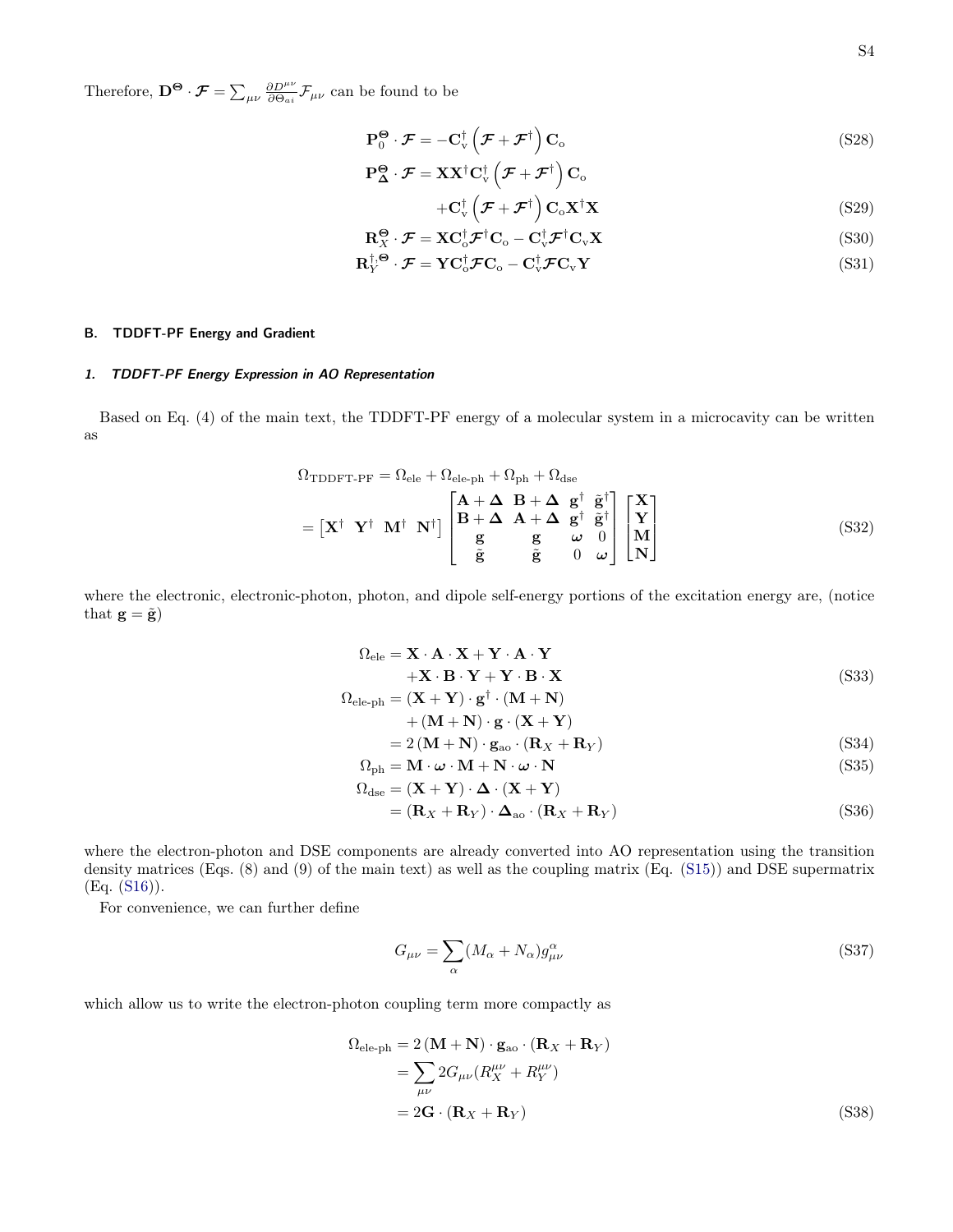The one-electron component of the electronic energy in Eq. [\(S33\)](#page-3-1) can be cast in the atomic orbital basis as

<span id="page-4-0"></span>
$$
\Omega_{\text{ele},1} = \sum_{ai} \left( X_{ai}^2 + Y_{ai}^2 \right) \left( \varepsilon_a - \varepsilon_i \right)
$$
  
= 
$$
\sum_{abi} \left( X_{ai} X_{bi} + Y_{ai} Y_{bi} \right) F_{ab}
$$
  
- 
$$
\sum_{aij} \left( X_{ai} X_{aj} + Y_{ai} Y_{aj} \right) F_{ij}
$$
  
= 
$$
\mathbf{P}_{\Delta} \cdot \mathbf{F}
$$
 (S39)

which depends on the unrelaxed difference density matrix in Eq.  $(7)$  of the main text. Through a similar procedure, the two-electron component of the electronic energy in Eq. [\(S33\)](#page-3-1) can be written as

<span id="page-4-1"></span>
$$
\Omega_{\text{ele},2} = \sum_{ai,bj} (X_{ai}X_{bj} + Y_{ai}Y_{bj}) \left[ \Pi_{ai,bj} + \Omega_{ai,bj}^{\text{xc}} \right]
$$
  
+ 
$$
\sum_{ai,bj} (X_{ai}Y_{bj} + Y_{ai}X_{bj}) \left[ \Pi_{ai,jb} + \Omega_{ai,bj}^{\text{xc}} \right]
$$
  
= 
$$
\sum_{\mu\nu,\lambda\sigma} \left( R_X^{\mu\nu} R_X^{\lambda\sigma} + R_Y^{\mu\nu} R_Y^{\lambda\sigma} \right) \left[ \Pi_{\mu\nu,\lambda\sigma} + \Omega_{\mu\nu,\lambda\sigma}^{\text{xc}} \right]
$$
  
+ 
$$
\sum_{\mu\nu,\lambda\sigma} \left( R_X^{\mu\nu} R_Y^{\sigma\lambda} + R_Y^{\mu\nu} R_X^{\sigma\lambda} \right) \left[ \Pi_{\mu\nu,\lambda\sigma} + \Omega_{\mu\nu,\lambda\sigma}^{\text{xc}} \right]
$$
  
= 
$$
(\mathbf{R}_X + \mathbf{R}_Y^{\dagger}) \cdot (\mathbf{\Pi} + \mathbf{\Omega}^{\text{xc}}) \cdot (\mathbf{R}_X + \mathbf{R}_Y^{\dagger})
$$
 (S40)

using the electron repulsion integral and exchange-correlation portions of the response kernels defined in Eqs. [\(S2\)](#page-0-0) and [\(S6\)](#page-0-1).

### 2. TDDFT-PF Energy Gradient

It should be noted that our TDDFT-PF energy in Eq. [\(S32\)](#page-3-0) is fully variational to the amplitudes, X, Y,M, and N. According to the Hellmann-Feynmann theorem, the net contribution from amplitude derivatives  $-\mathbf{X}^{[x]}, \mathbf{Y}^{[x]}, \mathbf{M}^{[x]},$ and  $N^{[x]}$  – to the TDDFT-PF energy gradient would vanish. Namely, from Eq. [\(S32\)](#page-3-0), the corresponding energy gradient contribution

$$
\begin{aligned}\n\begin{bmatrix}\n\mathbf{X}^{\dagger} & \mathbf{Y}^{\dagger} & \mathbf{M}^{\dagger} & \mathbf{N}^{\dagger}\n\end{bmatrix}^{[x]} \begin{bmatrix}\n\mathbf{A} + \Delta & \mathbf{B} + \Delta & \mathbf{g}^{\dagger} & \mathbf{\tilde{g}}^{\dagger} \\
\mathbf{B} + \Delta & \mathbf{A} + \Delta & \mathbf{g}^{\dagger} & \mathbf{\tilde{g}}^{\dagger} \\
\mathbf{g} & \mathbf{g} & \omega & 0 \\
\mathbf{g} & \mathbf{g} & \omega & 0 \\
\mathbf{g} & \mathbf{g} & \omega & 0 \\
\mathbf{g} & \mathbf{g} & \omega & 0 \\
\mathbf{g} & \mathbf{g} & \omega & 0 \\
\mathbf{g} & \mathbf{g} & \omega & 0 \\
\mathbf{g} & \mathbf{g} & \omega & 0 \\
\mathbf{g} & \mathbf{g} & \omega & 0 \\
\mathbf{g} & \mathbf{g} & \omega & 0 \\
\mathbf{M}\n\end{bmatrix} \begin{bmatrix}\n\mathbf{X} \\
\mathbf{Y} \\
\mathbf{N}\n\end{bmatrix} \\
= \Omega \begin{bmatrix}\n\mathbf{X}^{\dagger} & \mathbf{Y}^{\dagger} & \mathbf{M}^{\dagger} & \mathbf{N}^{\dagger}\n\end{bmatrix} \begin{bmatrix}\n\mathbf{x} \\
\mathbf{B} + \Delta & \mathbf{A} + \Delta & \mathbf{g}^{\dagger} & \mathbf{\tilde{g}}^{\dagger} \\
\mathbf{g} & \mathbf{g} & \omega & 0 \\
-\mathbf{N}\n\end{bmatrix} \begin{bmatrix}\n\mathbf{X} \\
\mathbf{N} \\
\mathbf{M}\n\end{bmatrix} \\
+ \Omega \begin{bmatrix}\n\mathbf{X}^{\dagger} & -\mathbf{Y}^{\dagger} & \mathbf{M}^{\dagger} & -\mathbf{N}^{\dagger}\n\end{bmatrix} \begin{bmatrix}\n\mathbf{X} \\
\mathbf{Y} \\
\mathbf{M} \\
\mathbf{N}\n\end{bmatrix}^{[x]} \\
= \Omega \begin{bmatrix}\n\mathbf{X}^{\dagger} \mathbf{X} - \mathbf{Y}^{\dagger} \mathbf{Y} + \mathbf{M}^{\dagger
$$

because each eigenvector of Eq. [\(S32\)](#page-3-0) is normalized according to Eq. (3) of the main text.

 $(S41)$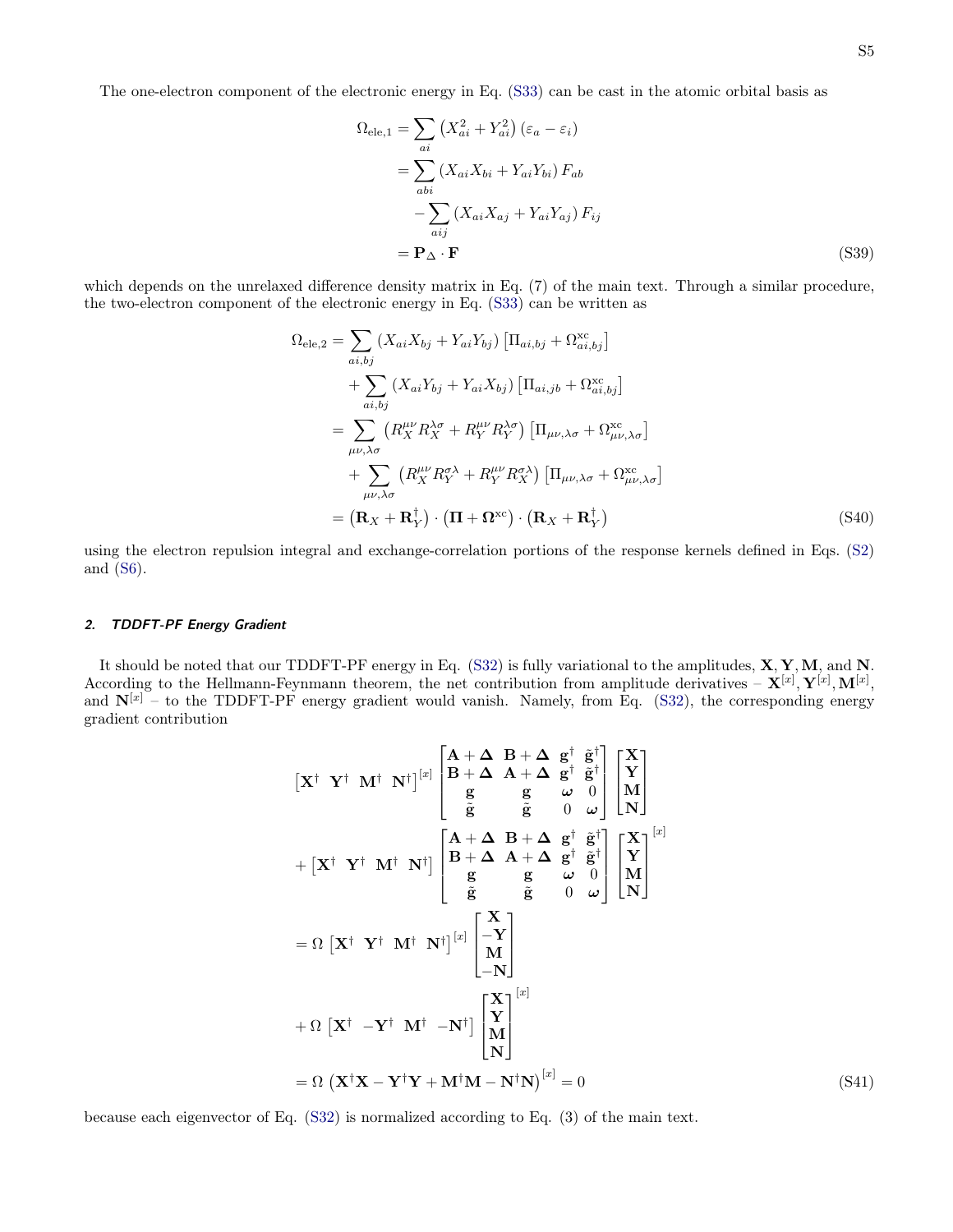<span id="page-5-0"></span>
$$
\Omega^{[x]} = \Omega^{[\tilde{x}]} + \Omega^{\mathbf{\Theta}} \cdot \mathbf{\Theta}^{[x]}
$$
  
=  $\Omega^{[\tilde{x}]} + \Omega^{\mathbf{S}} \cdot \mathbf{S}^{[x]} + \Omega^{\mathbf{\Theta}} \cdot \mathbf{\Theta}^{[x]}$   
=  $\Omega^{\mathbf{III}} \cdot \mathbf{III}^{[\tilde{x}]} + \mathbf{W} \cdot \mathbf{S}^{[x]} + 2\mathcal{L} \cdot \mathbf{\Theta}^{[x]}$  (S42)

where the skeleton derivative is further separated into the overlap derivative term,  $\Omega^{\mathbf{S}} \cdot \mathbf{S}^{[x]} = \mathbf{W} \cdot \mathbf{S}^{[x]}$ , and all other direct components  $(III = H, \Pi, F^{xc}, \Omega^{xc}, g_{ao}, \text{ and } \Delta_{ao})$ . Amongst, the core Hamiltonian  $(H)$  contribution comes from Eq. [\(S39\)](#page-4-0),

<span id="page-5-4"></span><span id="page-5-3"></span><span id="page-5-2"></span>
$$
\Omega^{\mathbf{H}} \cdot \mathbf{H}^{[\widetilde{x}]} = \Omega^{\mathbf{H}} \cdot \mathbf{H}^{[x]} = \mathbf{P}_{\Delta} \cdot \mathbf{H}^{[x]}
$$
 (S43)

while the electron repulsion integral contributions arise also from Eq.  $(S40)$ ,

$$
\Omega^{\Pi} \cdot \Pi^{[\widetilde{x}]} = \Omega^{\Pi} \cdot \Pi^{[x]} = \Gamma \cdot \Pi^{[x]},\tag{S44}
$$

$$
\Gamma = \mathbf{P}_{\Delta} \otimes \mathbf{P}_0 + \left( \mathbf{R}_X + \mathbf{R}_Y^{\dagger} \right) \otimes \left( \mathbf{R}_X + \mathbf{R}_Y^{\dagger} \right). \tag{S45}
$$

The two exchange-correlation contributions are

$$
\Omega^{\mathbf{F}^{\mathrm{xc}}} \cdot (\mathbf{F}^{\mathrm{xc}})^{[\widetilde{\widetilde{x}}]} = \mathbf{P}_{\Delta} \cdot (\mathbf{F}^{\mathrm{xc}})^{[\widetilde{\widetilde{x}}]} \tag{S46}
$$

$$
\Omega^{\Omega^{\text{xc}}} \cdot (\Omega^{\text{xc}})^{[\widetilde{x}]} = (\mathbf{R}_X + \mathbf{R}_Y^{\dagger}) \cdot (\Omega^{\text{xc}})^{[\widetilde{x}]} \cdot (\mathbf{R}_X + \mathbf{R}_Y^{\dagger})
$$
\n(S47)

where  $(\mathbf{F}^{\text{xc}})^{[\tilde{\tilde{x}}]}$  and  $(\mathbf{\Omega}^{\text{xc}})^{[\tilde{\tilde{x}}]}$  are direct derivatives of the exchange-correlation matrix in Eq. [\(S4\)](#page-0-2) and the exchangecorrelation portion of the response kernel in Eq. [\(S6\)](#page-0-1), both excluding the orbital response and overlap contributions. The expressions for these two derivatives can be found in Eqs. 25 and 26 of Reference [1.](#page-17-0) For the DSE and electronphoton energy, the corresponding direct contributions are

$$
\Omega^{\Delta} \cdot \Delta^{[\tilde{\tilde{x}}]} = (\mathbf{R}_X + \mathbf{R}_Y) \cdot \Delta_{\text{ao}}^{[x]} \cdot (\mathbf{R}_X + \mathbf{R}_Y)
$$
\n(S48)

$$
\Omega^{\mathbf{g}_{\text{ao}}} \cdot \mathbf{g}_{\text{ao}}^{[\widetilde{x}]} = 2\mathbf{G}^{[x]} \cdot (\mathbf{R}_X + \mathbf{R}_Y) \tag{S49}
$$

where both  $\Delta_{\text{ao}}^{[x]}$  and  $\mathbf{G}^{[x]}$  arise from the derivative of dipole matrix,

$$
\mathbf{\Delta}_{\text{ao}}^{[x]} = 2 \sum_{\alpha=1}^{M} \left( \boldsymbol{\mu}_{\text{ao}}^{[x]} \cdot \boldsymbol{\lambda}_{\alpha} \right) \otimes \left( \boldsymbol{\mu}_{\text{ao}} \cdot \boldsymbol{\lambda}_{\alpha} \right)
$$
(S50)

$$
\mathbf{G}^{[x]} = \sum_{\alpha} \left( M_{\alpha} + N_{\alpha} \right) \sqrt{\frac{\omega_{\alpha}}{2}} \left( \boldsymbol{\mu}_{\text{ao}}^{[x]} \cdot \boldsymbol{\lambda}_{\alpha} \right)
$$
(S51)

For the overlap derivative of the electronic energy components in Eqs. [\(S39\)](#page-4-0) and [\(S40\)](#page-4-1), we can use Eq. [\(S25\)](#page-2-0) to obtain

<span id="page-5-1"></span>
$$
\Lambda_{\text{ele},1} = \mathbf{P}_{\Delta} \mathbf{F} + \mathbf{P}_{0} \left[ \mathbf{P}_{\Delta} \cdot \mathbf{F}^{\mathbf{P}_{0}} \right] \n= \mathbf{P}_{\Delta} \mathbf{F} + \mathbf{P}_{0} \left[ (\mathbf{\Pi} + \mathbf{\Omega}^{\text{xc}}) \cdot \mathbf{P}_{\Delta} \right] \n\Lambda_{\text{ele},2} = (\mathbf{R}_{X}^{\dagger} + \mathbf{R}_{Y}) \left[ (\mathbf{\Pi} + \mathbf{\Omega}^{\text{xc}}) \cdot (\mathbf{R}_{X} + \mathbf{R}_{Y}^{\dagger}) \right] \n+ (\mathbf{R}_{X} + \mathbf{R}_{Y}^{\dagger}) \left[ (\mathbf{\Pi} + \mathbf{\Omega}^{\text{xc}}) \cdot (\mathbf{R}_{X} + \mathbf{R}_{Y}^{\dagger}) \right]^{+} \n+ \mathbf{P}_{0} \left[ (\mathbf{R}_{X} + \mathbf{R}_{Y}^{\dagger}) \cdot \Xi^{\text{xc}} \cdot (\mathbf{R}_{X} + \mathbf{R}_{Y}^{\dagger}) \right]
$$
\n(S53)

with the  $\mathbf{\Xi}^{\text{xc}} = (\mathbf{\Omega}^{\text{xc}})^{\mathbf{P}_0}$  term involves the computation of functional third derivatives (see Eq. [\(S7\)](#page-0-3)). Similarly, for the DSE and electron-photon energies in Eqs. (10) and (11) of the main text, we can obtain

$$
\mathbf{\Lambda}_{\text{dse}} = (\mathbf{R}_X + \mathbf{R}_Y) \left[ \mathbf{\Delta}_{\text{ao}} \cdot (\mathbf{R}_X + \mathbf{R}_Y) \right]
$$
 (S54)

$$
\Lambda_{\text{ele-ph}} = 2(\mathbf{R}_X + \mathbf{R}_Y)\mathbf{G}
$$
\n<sup>(S55)</sup>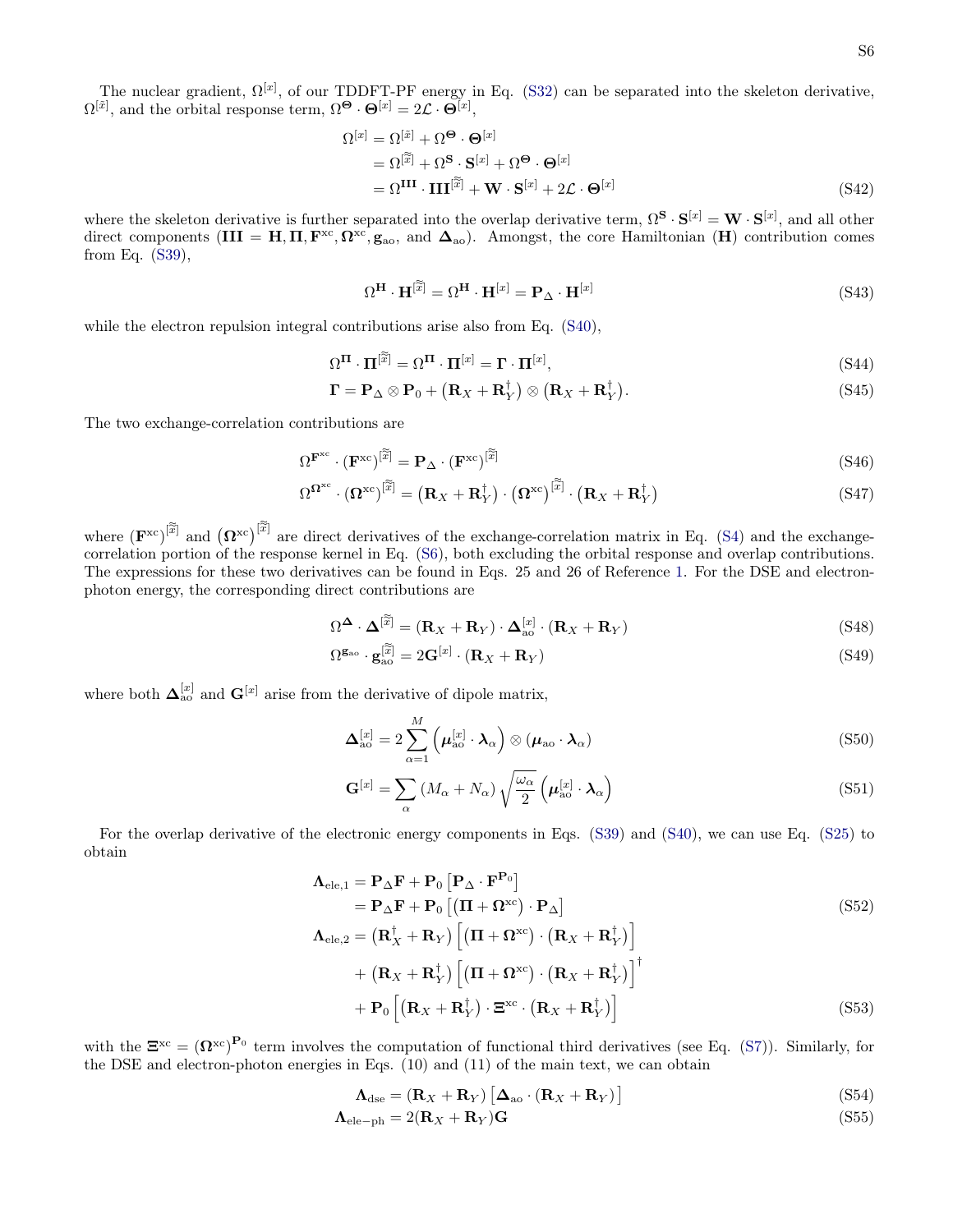To obtain the orbital response term in the analytical gradient in Eq. [\(S42\)](#page-5-0),

<span id="page-6-0"></span>
$$
\Omega^{\Theta} \cdot \Theta^{[x]} = 2\mathcal{L} \cdot \Theta^{[x]} = 2\sum_{ai} \mathcal{L}_{ai} \Theta^{[x]}_{ai},\tag{S56}
$$

one needs to compute the various components of the Lagrangian,

$$
\mathcal{L}_{ai} = \frac{1}{2} \frac{\partial \Omega}{\partial \Theta_{ai}}.
$$
\n(S57)

From Eqs. [\(S28\)](#page-3-2) and [\(S29\)](#page-3-2), the first electronic contribution to the Lagrangian are

$$
\mathcal{L}_{ele,1} = \frac{1}{2} \mathbf{P}_0^{\Theta} \cdot (\mathbf{F}^{\mathbf{P}_0} \cdot \mathbf{P}_{\Delta}) = -\mathbf{C}_{\mathrm{v}}^{\dagger} \left[ \left( \mathbf{\Pi} + \mathbf{\Omega}^{\mathrm{xc}} \right) \cdot \mathbf{P}_{\Delta} \right] \mathbf{C}_{\mathrm{o}}
$$
\n(S58)

while the second electronic contribution is (see lines  $110-126$  in libcp/makeal.F)

$$
\mathcal{L}_{ele,2} = (\mathbf{R}_X + \mathbf{R}_Y^{\dagger})^{\Theta} \cdot (\mathbf{\Pi} + \mathbf{\Omega}^{xc}) \cdot (\mathbf{R}_X + \mathbf{R}_Y^{\dagger}) \n+ \frac{1}{2} (\mathbf{R}_X + \mathbf{R}_Y^{\dagger}) \cdot (\mathbf{\Omega}^{xc})^{\Theta} \cdot (\mathbf{R}_X + \mathbf{R}_Y^{\dagger}) \n= \mathbf{X} \mathbf{C}_o^{\dagger} \left[ (\mathbf{\Pi} + \mathbf{\Omega}^{xc}) \cdot (\mathbf{R}_X + \mathbf{R}_Y^{\dagger}) \right]^{\dagger} \mathbf{C}_o \n+ \mathbf{Y} \mathbf{C}_o^{\dagger} \left[ (\mathbf{\Pi} + \mathbf{\Omega}^{xc}) \cdot (\mathbf{R}_X + \mathbf{R}_Y^{\dagger}) \right] \mathbf{C}_o \n- \mathbf{C}_v^{\dagger} \left[ (\mathbf{\Pi} + \mathbf{\Omega}^{xc}) \cdot (\mathbf{R}_X + \mathbf{R}_Y^{\dagger}) \right]^{\dagger} \mathbf{C}_v \mathbf{X} \n- \mathbf{C}_v^{\dagger} \left[ (\mathbf{\Pi} + \mathbf{\Omega}^{xc}) \cdot (\mathbf{R}_X + \mathbf{R}_Y^{\dagger}) \right] \mathbf{C}_v \mathbf{Y} \n- \mathbf{C}_v^{\dagger} \left[ (\mathbf{R}_X + \mathbf{R}_Y^{\dagger}) \cdot \mathbf{\Xi}^{xc} \cdot (\mathbf{R}_X + \mathbf{R}_Y^{\dagger}) \right] \mathbf{C}_o
$$
\n(S59)

using Eqs. [\(S30\)](#page-3-2) and [\(S31\)](#page-3-2). Similarly, for the DSE and electron-photon energies in Eqs. (10) and (11), one has

$$
\mathcal{L}_{\text{dse}} = (\mathbf{R}_X + \mathbf{R}_Y)^{\Theta} \cdot \mathbf{\Delta}_{\text{ao}} \cdot (\mathbf{R}_X + \mathbf{R}_Y)
$$
  
= (\mathbf{X} + \mathbf{Y}) \mathbf{C}\_{\text{o}}^{\dagger} [\mathbf{\Delta}\_{\text{ao}} \cdot (\mathbf{R}\_X + \mathbf{R}\_Y)]^{\dagger} \mathbf{C}\_{\text{o}}  
-\mathbf{C}\_{\text{v}}^{\dagger} [\mathbf{\Delta}\_{\text{ao}} \cdot (\mathbf{R}\_X + \mathbf{R}\_Y)]^{\dagger} \mathbf{C}\_{\text{v}} (\mathbf{X} + \mathbf{Y}) \tag{S60}

and

$$
\mathcal{L}_{ele-ph} = \mathbf{G} \cdot (\mathbf{R}_X + \mathbf{R}_Y)^{\Theta}
$$
  
=  $(\mathbf{X} + \mathbf{Y}) \mathbf{C}_o^{\dagger} \mathbf{G} \mathbf{C}_o - \mathbf{C}_v^{\dagger} \mathbf{G} \mathbf{C}_v (\mathbf{X} + \mathbf{Y})$  (S61)

#### 3. Efficient Gradient Evaluation with z-Vector

A straightforward evaluation of the orbital response contribution to the TDDFT-PF gradient in Eq. [\(S56\)](#page-6-0) would require  $\Theta^{[x]}$ , a set of  $3N_{\text{atom}}$  vectors that are solutions to the CPKS equations,

$$
E^{\Theta\Theta} \cdot \Theta^{[x]} = -E^{\Theta S} \cdot \mathbf{S}^{[x]} - E^{\Theta \mathbf{III}} \cdot \mathbf{III}^{[\widetilde{x}]}.
$$
 (S62)

This expensive step can be mitigated by solving only for a single z-vector via Eq. (13) of the main text. Specifically, by writing the orbital responses as

$$
\mathbf{\Theta}^{[x]} = -\left(E^{\mathbf{\Theta}\mathbf{\Theta}}\right)^{-1} \cdot \left[E^{\mathbf{\Theta}\mathbf{S}} \cdot \mathbf{S}^{[x]} + E^{\mathbf{\Theta}III} \cdot \mathbf{III}^{[\widetilde{x}]} \right],\tag{S63}
$$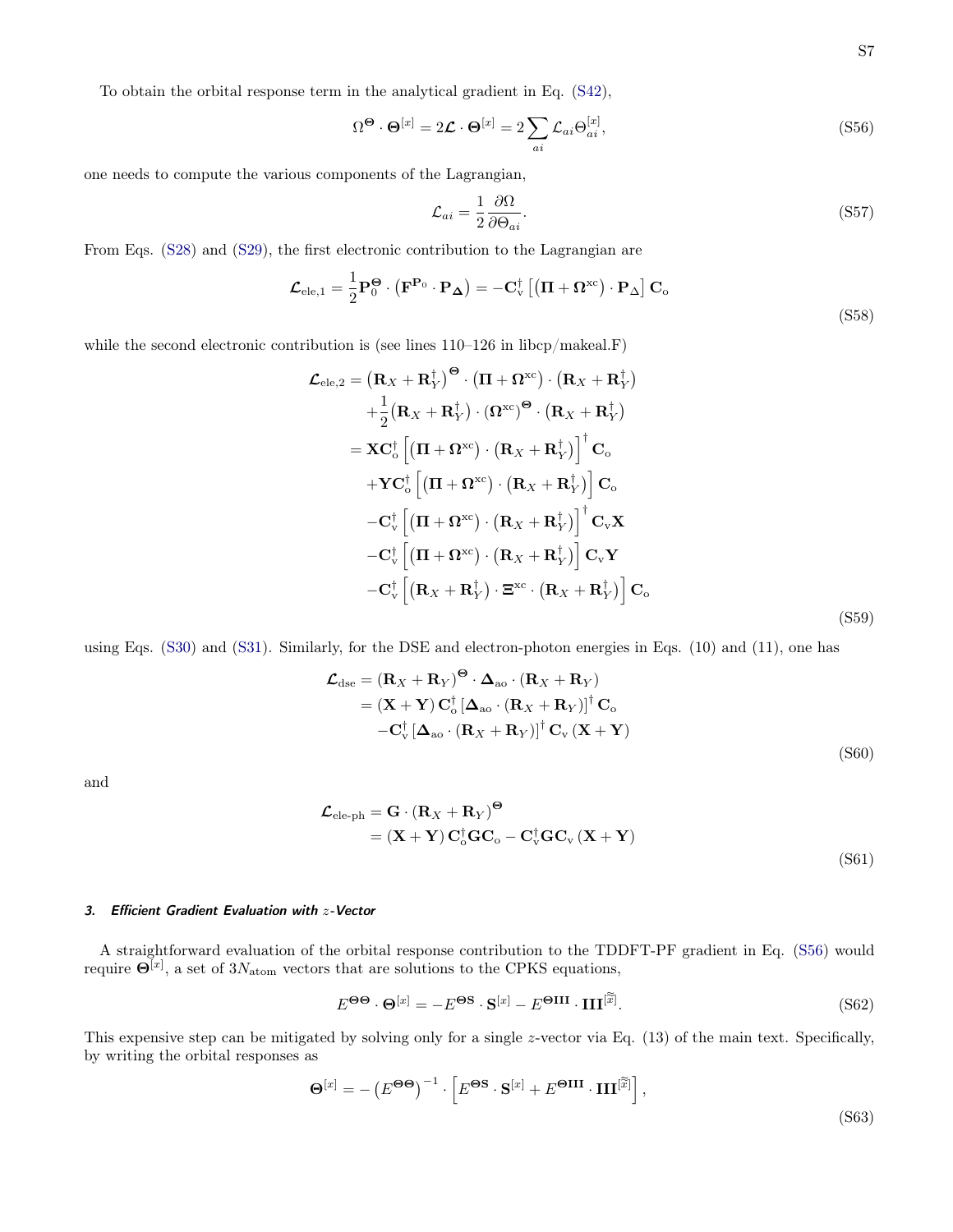one can reduce the orbital response term of the TDDFT-PF gradient in Eq. [\(S56\)](#page-6-0) to

<span id="page-7-0"></span>
$$
2\mathcal{L} \cdot \mathbf{\Theta}^{[x]} = -2\mathcal{L} \cdot (E^{\Theta \Theta})^{-1} \cdot \left[E^{\Theta \mathbf{S}} \cdot \mathbf{S}^{[x]} + E^{\Theta \mathbf{III}} \cdot \mathbf{III}^{[\widetilde{x}]} \right]
$$

$$
= -\mathbf{z} \cdot \left[E^{\Theta \mathbf{S}} \cdot \mathbf{S}^{[x]} + E^{\Theta \mathbf{III}} \cdot \mathbf{III}^{[\widetilde{x}]} \right]
$$
(S64)

Using Eq. [\(S28\)](#page-3-2), one has

$$
E^{\Theta} = E^{\mathbf{P}_0} \cdot \mathbf{P}_0^{\Theta} = \mathbf{F} \cdot \mathbf{P}_0^{\Theta} = -\mathbf{C}_{\mathbf{v}}^{\dagger} \left( \mathbf{F} + \mathbf{F}^{\dagger} \right) \mathbf{C}_{\mathbf{o}}.
$$
\n(865)

Thus, for the first component in Eq. [\(S64\)](#page-7-0), one has

$$
-\mathbf{z} \cdot E^{\Theta S} = -(\mathbf{z} \cdot E^{\Theta})^S
$$
  
=  $(\mathbf{P}_z \cdot \mathbf{F})^S = \mathbf{P}_z^S \cdot \mathbf{F} + \mathbf{P}_z \cdot \mathbf{F}^S$  (S66)

where

$$
\mathbf{P}_{z}^{\mathbf{S}} \cdot \mathbf{F} = -\frac{1}{2} \mathbf{P}_{z} \mathbf{F} \mathbf{C} \mathbf{C}^{\dagger} - \frac{1}{2} \mathbf{C} \mathbf{C}^{\dagger} \mathbf{F} \mathbf{P}_{z}
$$
(S67)

$$
\mathbf{P}_z \cdot \mathbf{F}^{\mathbf{S}} = \mathbf{P}_z \cdot \mathbf{F}^{\mathbf{P}_0} \cdot \mathbf{P}_0^{\mathbf{S}}
$$
  
= 
$$
\left[ (\mathbf{\Pi} + \mathbf{\Omega}^{\mathbf{xc}}) \cdot \mathbf{P}_z \right] \cdot \mathbf{P}_0^{\mathbf{S}}
$$
  
= 
$$
-\frac{1}{2} \mathbf{P}_0 \left[ (\mathbf{\Pi} + \mathbf{\Omega}^{\mathbf{xc}}) \cdot \mathbf{P}_z \right] \mathbf{C} \mathbf{C}^{\dagger}
$$
  

$$
-\frac{1}{2} \mathbf{C} \mathbf{C}^{\dagger} \left[ (\mathbf{\Pi} + \mathbf{\Omega}^{\mathbf{xc}}) \cdot \mathbf{P}_z \right] \mathbf{P}_0
$$
(S68)

Therefore,

$$
-\mathbf{z} \cdot E^{\Theta S} = -\frac{1}{2} \Lambda_z \mathbf{C} \mathbf{C}^\dagger - \frac{1}{2} \mathbf{C} \mathbf{C}^\dagger \Lambda_z,\tag{S69}
$$

where

$$
\Lambda_z = \mathbf{P}_z \mathbf{F} + \mathbf{P}_0 \left[ \left( \mathbf{\Pi} + \mathbf{\Omega}^{\text{xc}} \right) \cdot \mathbf{P}_z \right] \tag{S70}
$$

will be combined with Eq. [\(S52\)](#page-5-1) to yield

$$
\Lambda_{\text{ele},1}^{\prime} = \mathbf{P}_{\Delta}^{\prime} \mathbf{F} + \mathbf{P}_{0} \left[ \left( \mathbf{\Pi} + \mathbf{\Omega}^{\text{xc}} \right) \cdot \mathbf{P}_{\Delta}^{\prime} \right]. \tag{S71}
$$

Similarly, we can find other components of Eq. [\(S64\)](#page-7-0) to be

$$
-\mathbf{z} \cdot E^{\Theta \mathbf{H}} \cdot \mathbf{H}^{[\widetilde{x}]} = \mathbf{P}_z \cdot \mathbf{H}^{[x]},\tag{S72}
$$

$$
-\mathbf{z} \cdot E^{\boldsymbol{\Theta}\boldsymbol{\Pi}} \cdot \boldsymbol{\Pi}^{[\widetilde{\widetilde{x}}]} = (\mathbf{P}_z \otimes \mathbf{P}_0) \cdot \boldsymbol{\Pi}^{[\widetilde{\widetilde{x}}]},\tag{S73}
$$

$$
-\mathbf{z} \cdot E^{\mathbf{\Theta} \mathbf{F}^{\mathrm{xc}}} \cdot (\mathbf{F}^{\mathrm{xc}})^{[\widetilde{\widetilde{x}}]} = \mathbf{P}_z \cdot (\mathbf{F}^{\mathrm{xc}})^{[\widetilde{\widetilde{x}}]} ,\tag{S74}
$$

which will be added to the corresponding terms in Eqs. [\(S43\)](#page-5-2), [\(S44\)](#page-5-3), and [\(S46\)](#page-5-4), respectively.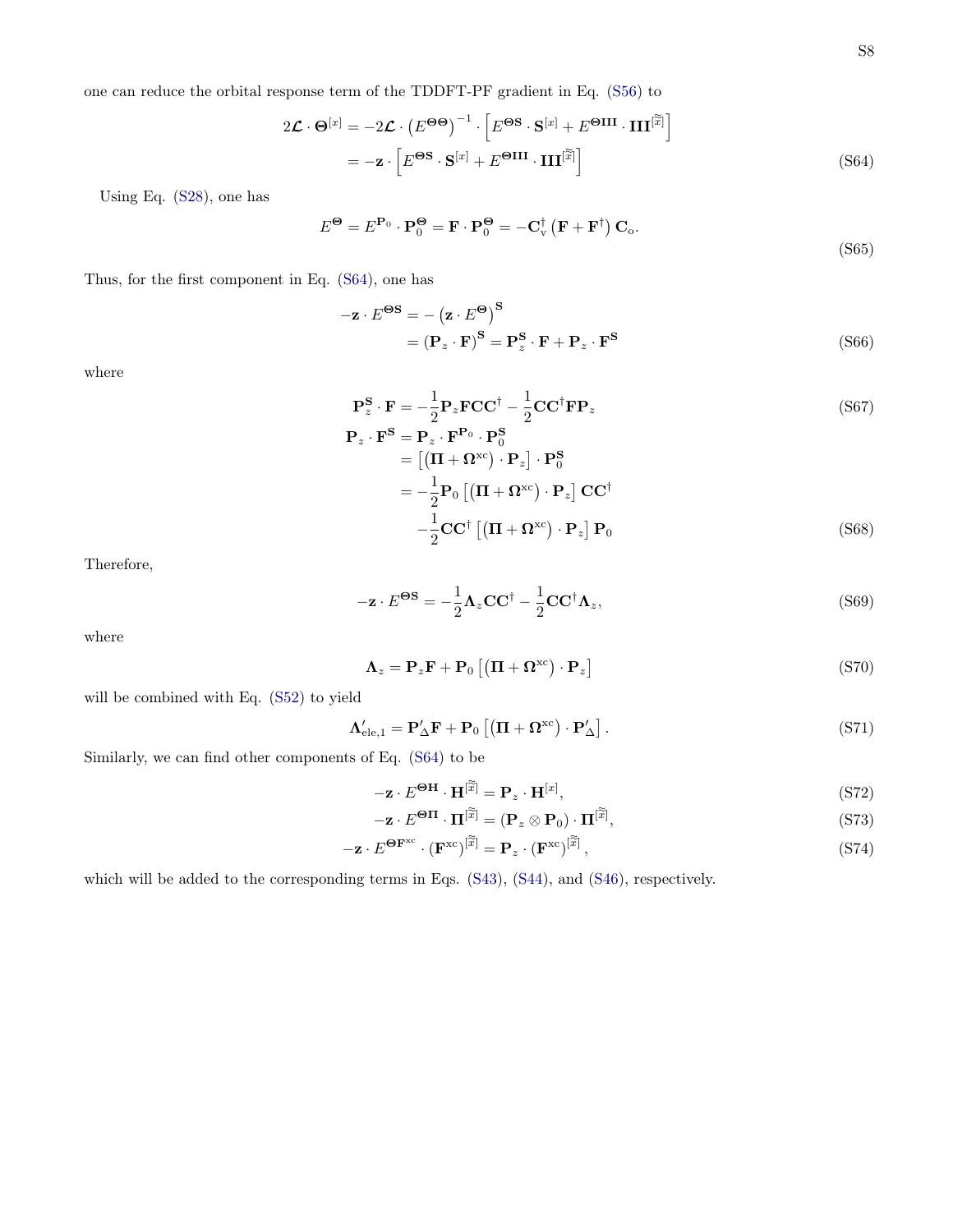#### S2. ETHYLENE MOLECULE

A. Ground-State Geometry of Ethylene Molecule Optimized Using the PBE0 Functional and 6-311++G\*\* Basis Set

```
C2H4 PBE0 6-311++G**
6
-78.5042464024453
C 0.0000000000 0.6662105645 0.0000000000
C 0.0000000000 -0.6662105645 0.0000000000
H 0.0000000000 1.2386216337 0.9292861049
H 0.0000000000 1.2386216337 -0.9292861049
H 0.0000000000 -1.2386216337 0.9292861049
H 0.0000000000 -1.2386216337 -0.9292861049
```
### B. TDDFT and cQED-TDDFT Results

TABLE S1. Composition of TDDFT-PF nonpolaritonic, lower and upper polaritonic states of ethylene within the optical cavity using the PBE0 functional and cc-pVDZ basis set. The expansion coefficients are computed as  $C_k = \langle \Psi_k^{\text{vac}} | \Psi \rangle$ .

| State                                            | ${\rm NP}$     | LP     | UP     |
|--------------------------------------------------|----------------|--------|--------|
| Index                                            | $\overline{2}$ |        | 3      |
| Energy $(eV)$                                    | 8.237          | 8.026  | 8.312  |
| $\mathbb{C}^2_0$                                 | 0.0000         | 0.5289 | 0.4696 |
| $\mathbb{C}^2_1$                                 | 0.0000         | 0.4704 | 0.5296 |
| $\mathbb{C}^2_2$                                 | 1.0000         | 0.0000 | 0.0000 |
| $\mathbb{C}^2_3$                                 | 0.0000         | 0.0000 | 0.0000 |
| $\mathbb{C}^2_4$                                 | 0.0000         | 0.0000 | 0.0000 |
| $\mathbb{C}^2_5$                                 | 0.0000         | 0.0000 | 0.0000 |
| $\mathbb{C}^2_6$                                 | 0.0000         | 0.0000 | 0.0000 |
| $\mathbb{C}^2_7$                                 | 0.0000         | 0.0000 | 0.0000 |
| $\mathbb{C}^2_8$                                 | 0.0000         | 0.0000 | 0.0000 |
|                                                  | 0.0000         | 0.0000 | 0.0000 |
| $\begin{array}{c} C_9^2 \\ C_{10}^2 \end{array}$ | 0.0000         | 0.0005 | 0.0006 |

TABLE S2. Excitation energies (in eV) and transition dipole moments (in a.u.) of TDDFT excited states of gas-phase ethylene using the PBE0 functional and cc-pVDZ basis set.

| State          | Energy | $\boldsymbol{x}$ | $\boldsymbol{y}$ | $\boldsymbol{z}$ |
|----------------|--------|------------------|------------------|------------------|
|                | 8.173  | $-0.000$         | 1.360            | $-0.000$         |
| $\overline{2}$ | 8.237  | 0.000            | 0.000            | 0.000            |
| 3              | 8.644  | $-0.309$         | $-0.000$         | $-0.000$         |
| 4              | 9.146  | 0.000            | 0.000            | $-0.000$         |
| $\overline{5}$ | 9.590  | $-0.000$         | $-0.000$         | $-0.000$         |
| 6              | 9.826  | 0.000            | $-0.000$         | 0.000            |
| $\overline{7}$ | 10.865 | $-0.000$         | 0.000            | $-0.000$         |
| 8              | 11.248 | $-0.000$         | $-0.000$         | $-0.000$         |
| 9              | 11.611 | $-0.000$         | $-0.000$         | 0.000            |
| 10             | 11.748 | $-0.000$         | 1.106            | 0.000            |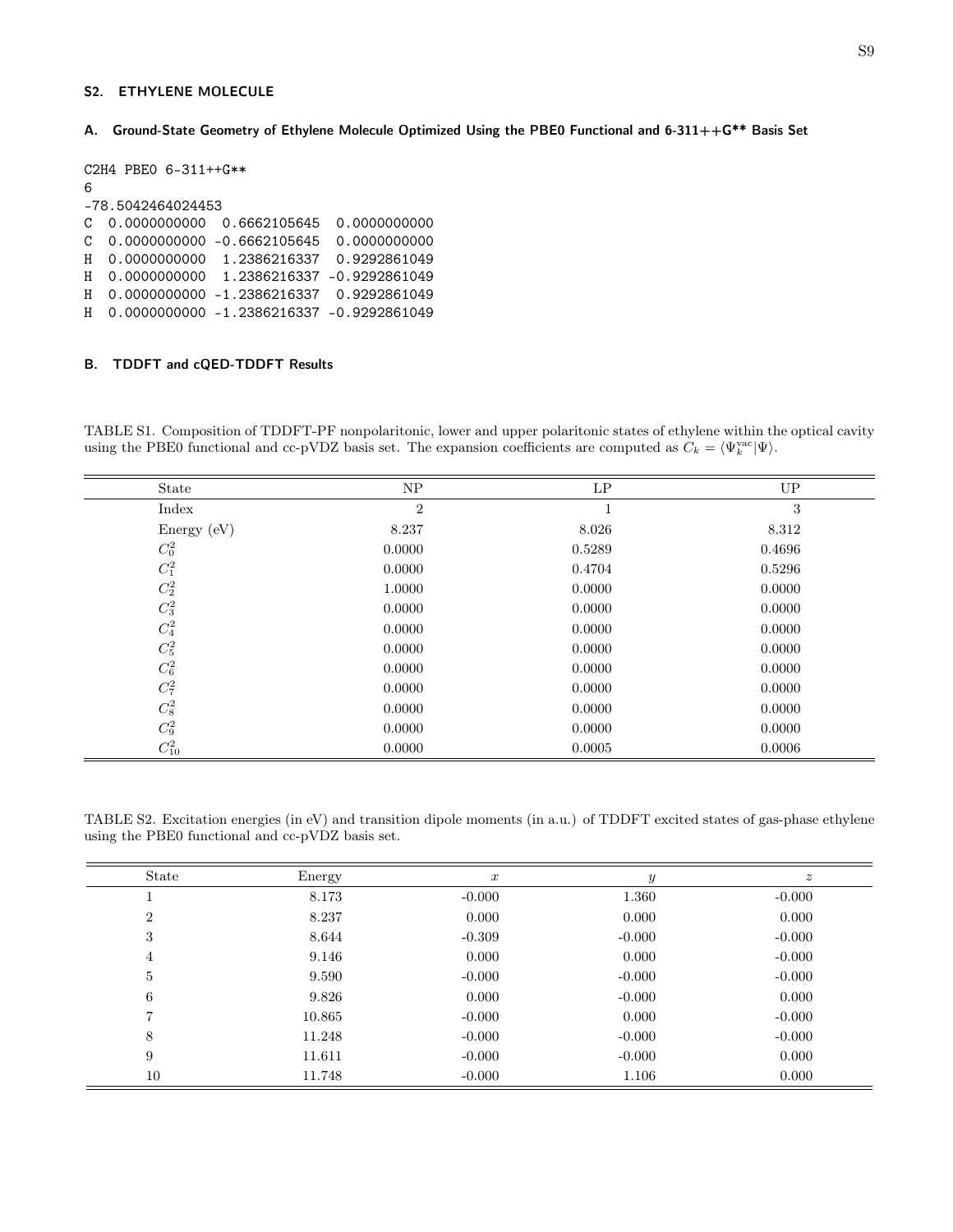| Atom                       | $\boldsymbol{x}$ | y                                     | $\boldsymbol{z}$                             | $\boldsymbol{x}$ | $\boldsymbol{y}$                                                    | $\boldsymbol{z}$ |
|----------------------------|------------------|---------------------------------------|----------------------------------------------|------------------|---------------------------------------------------------------------|------------------|
| Ground-state $(E_0^{[x]})$ |                  |                                       | First excited-state $(E_1^{[\overline{x}]})$ |                  |                                                                     |                  |
| $\mathcal{C}$              | $-0.0000000$     | 0.0034322                             | 0.0000000                                    | 0.0000000        | $-0.1804117$                                                        | $-0.0000000$     |
| $\mathcal{C}$              | 0.0000000        | $-0.0034322$                          | 0.0000000                                    | 0.0000000        | 0.1804117                                                           | 0.0000000        |
| H                          | 0.0000000        | $-0.0007447$                          | $-0.0013775$                                 | $-0.0000000$     | $-0.0023960$                                                        | $-0.0003592$     |
| H                          | 0.0000000        | $-0.0007447$                          | 0.0013775                                    | 0.0000000        | $-0.0023960$                                                        | 0.0003592        |
| H                          | 0.0000000        | 0.0007447                             | $-0.0013775$                                 | 0.0000000        | 0.0023960                                                           | $-0.0003592$     |
| H                          | $-0.0000000$     | 0.0007447                             | 0.0013775                                    | $-0.0000000$     | 0.0023960                                                           | 0.0003592        |
|                            |                  | $0.5289 E_0^{[x]} + 0.4704 E_1^{[x]}$ |                                              |                  | $E_{\text{LP}}^{[x]} = 0.5289 E_{0}^{[x]} = 0.4704 E_{1}^{[x]}$     |                  |
| $\rm C$                    | 0.0000000        | $-0.0830588$                          | $-0.0000000$                                 | $-0.0000000$     | $-0.0004198$                                                        | $-0.0000000$     |
| $\rm C$                    | 0.0000000        | 0.0830588                             | 0.0000000                                    | $-0.0000000$     | 0.0004198                                                           | 0.0000000        |
| H                          | $-0.0000000$     | $-0.0015211$                          | $-0.0008975$                                 | 0.0000000        | $-0.0000180$                                                        | $-0.0000477$     |
| H                          | 0.0000000        | $-0.0015211$                          | 0.0008975                                    | $-0.0000000$     | $-0.0000180$                                                        | 0.0000477        |
| H                          | 0.0000000        | 0.0015211                             | $-0.0008975$                                 | $-0.0000000$     | 0.0000180                                                           | $-0.0000477$     |
| H                          | $-0.0000000$     | 0.0015211                             | 0.0008975                                    | 0.0000000        | 0.0000180                                                           | 0.0000477        |
|                            |                  | $0.4696 E_0^{[x]} + 0.5296 E_1^{[x]}$ |                                              |                  | $E_{\text{HP}}^{[x]}$ - 0.4696 $E_{0}^{[x]}$ - 0.5296 $E_{1}^{[x]}$ |                  |
| $\rm C$                    | $-0.0000000$     | $-0.0939389$                          | $-0.0000000$                                 | 0.0000000        | 0.0007306                                                           | 0.0000000        |
| $\mathcal{C}$              | $-0.0000000$     | 0.0939389                             | 0.0000000                                    | 0.0000000        | $-0.0007306$                                                        | $-0.0000000$     |
| H                          | $-0.0000000$     | $-0.0016187$                          | $-0.0008371$                                 | 0.0000000        | $-0.0001382$                                                        | $-0.0000536$     |
| H                          | 0.0000000        | $-0.0016187$                          | 0.0008371                                    | $-0.0000000$     | $-0.0001382$                                                        | 0.0000536        |
| H                          | 0.0000000        | 0.0016187                             | $-0.0008371$                                 | $-0.0000000$     | 0.0001382                                                           | $-0.0000536$     |
| H                          | $-0.0000000$     | 0.0016187                             | 0.0008371                                    | 0.0000000        | 0.0001382                                                           | 0.0000536        |

TABLE S3. Gradients (in a.u.) of ground-state and first TDDFT excited state of gas-phase ethylene molecule using the PBE0 functional and cc-pVDZ basis set. Also shown are the linear combinations.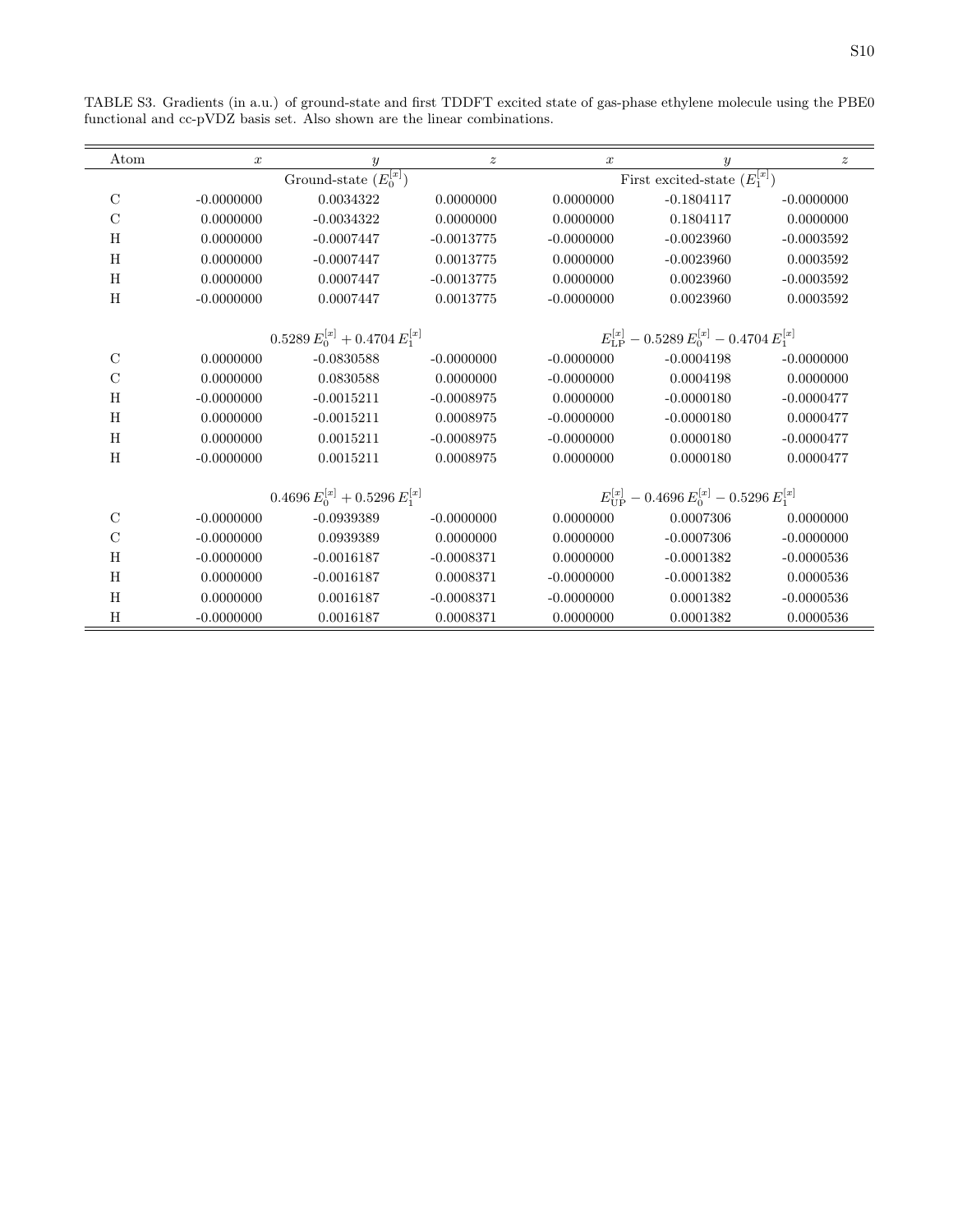#### C. Optimized Geometry for Lower and Upper Polaritons



FIG. S1. Potential energy curves of a single ethylene molecule scanned with respect to C–C bond lengths. Optimized C–C bond lengths are marked with stars for upper and lower polaritons of ethylene molecule coupled to a single cavity mode from TDA-JC model calculations with the PBE0 functional and  $6-311++G^{**}$  basis set, using the analytic gradient developed in this work. The photon E-field is aligned with the transition dipole moment of the first excited state, which is perpendicular to the molecule. The photon energy is 0.2507 au, which is equal to the gas-phase adiabatic excitation energy, in the top three panels; while it is set to be 0.2568 au, which corresponds to the gas-phase vertical excitation energy, in the lower three panels. The coupling strengths are set to 0.005, 0.01, and 0.02 au. Note that, due to vibronic decoupling,  $17-19$  $17-19$  such geometry optimization is not directly applicable to the molecule in a reduced CIS-TC model (Eq. (23) in the main text), where the electron–photon is not differently applicable to the molecule in a reduced CB-1C model (Eq. (25) in the main text), where the electron-photomorphotomorphotomorphotomorphotomorphotomorphotomorphotomorphotomorphotomorphotomorphotomorphotom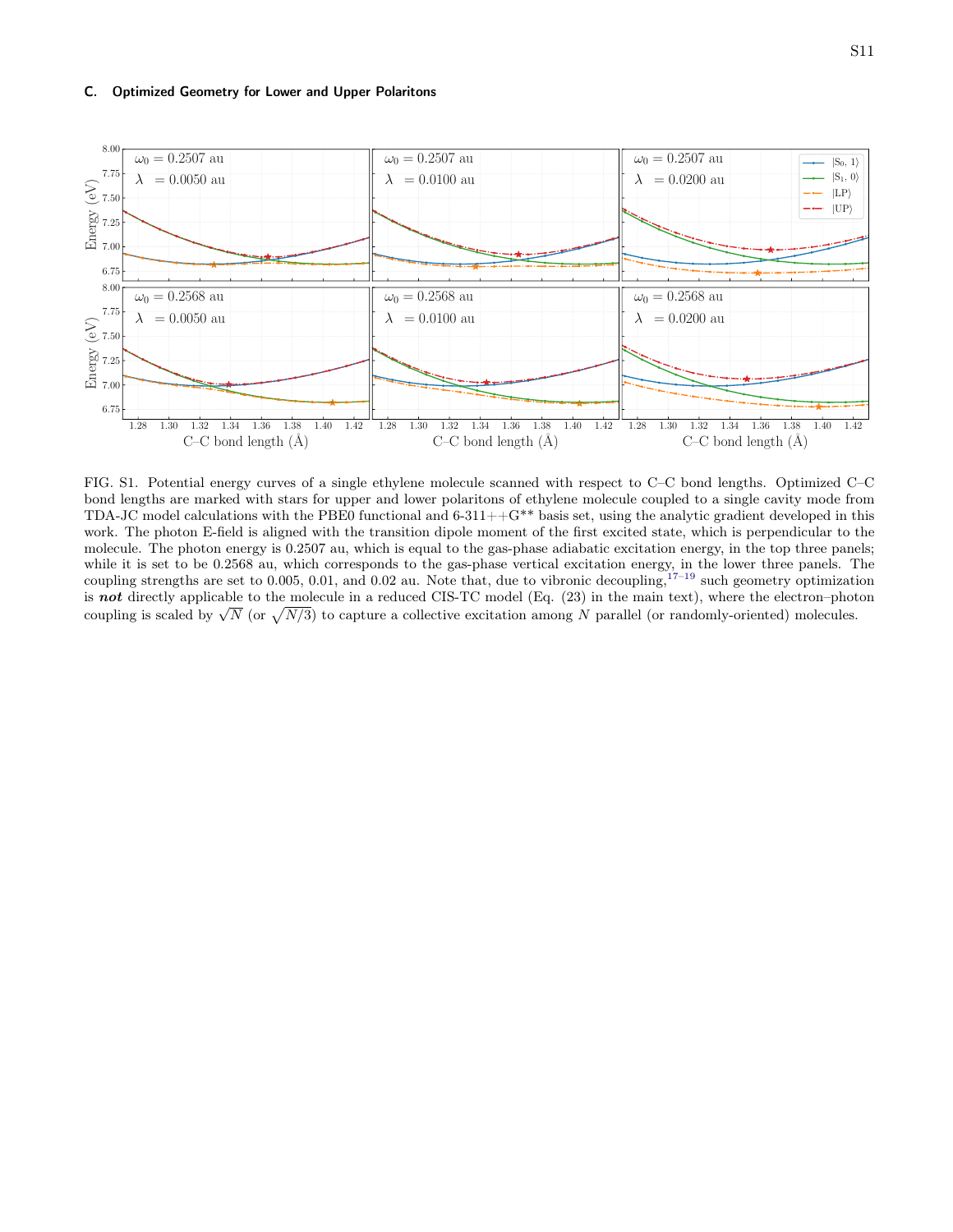#### S3. BENZALDEHYDE MOLECULE

A. Ground-State Geometry of Benzaldehyde Molecule Optimized Using the PBE0 Functional and 6-311++G\*\* Basis Set

```
C6H5CHO PBE0 6-311++G**
14
-345.255583702600
C 0.0444176449 -1.1018291187 0.0000000000
C -1.3261410267 -1.3281816235 0.0000000000
C -2.2133752765 -0.2471903340 0.0000000000
C -1.7312839975 1.0611346821 0.0000000000
C -0.3570221851 1.2888292340 0.0000000000
C 0.5334742585 0.2107166850 0.0000000000
C 1.9887836264 0.4668394275 0.0000000000
O 2.8410453615 -0.3945408322 0.0000000000
H -1.7117538780 -2.3482451649 0.0000000000
H -3.2892064941 -0.4282442776 0.0000000000
H -2.4267559760 1.9009365066 0.0000000000
H 0.0335635546 2.3089090226 0.0000000000
H 2.2739453181 1.5465885188 0.0000000000
H 0.7587263192 -1.9255316626 0.0000000000
```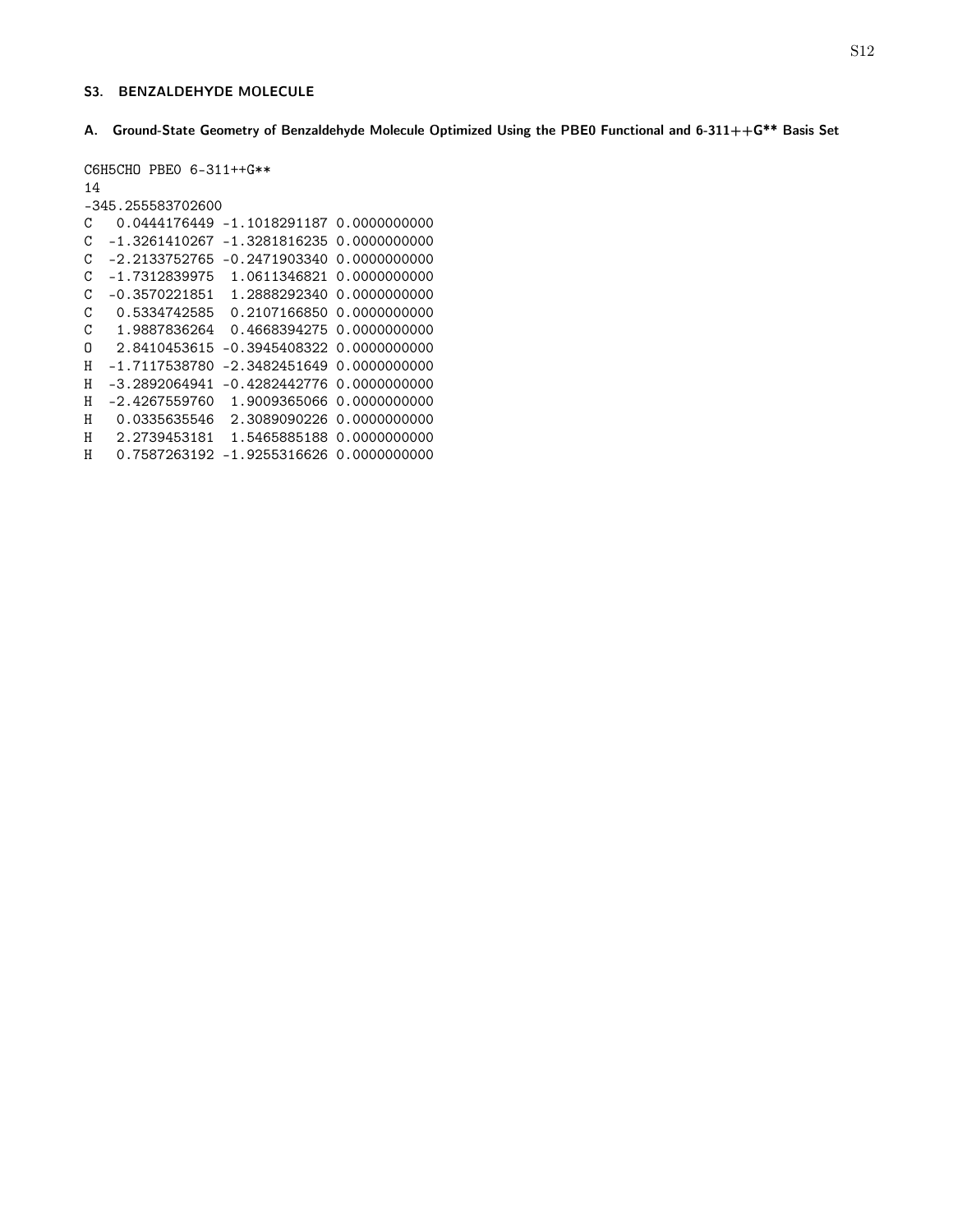## B. QED-TDDFT Results

| Cavity     | State          |               | $cc$ -p $VDZ$    |              |               | $\operatorname{aug-cc-pVDZ}$ |              |
|------------|----------------|---------------|------------------|--------------|---------------|------------------------------|--------------|
|            |                | HF            | PBE <sub>0</sub> | PBE          | HF            | PBE <sub>0</sub>             | PBE          |
| TDA-JC     | NP             | 4.667(0.000)  | 3.635(0.000)     | 3.144(0.000) | 4.695(0.000)  | 3.620(0.000)                 | 3.135(0.000) |
|            | P1             | 7.383(0.519)  | 5.460(0.566)     | 5.110(0.567) | 5.577 (0.588) | 5.252(0.569)                 | 4.890(0.583) |
|            | P <sub>2</sub> | 7.844(0.340)  | 5.715(0.420)     | 5.349(0.420) | 5.762 (0.370) | 5.509(0.415)                 | 5.113(0.378) |
| TDA-RWA    | NP             | 4.667(0.000)  | 3.635(0.000)     | 3.144(0.000) | 4.695(0.000)  | 3.620(0.000)                 | 3.135(0.000) |
|            | P1             | 7.392(0.535)  | 5.465(0.577)     | 5.114(0.578) | 5.580 (0.594) | 5.256(0.581)                 | 4.894(0.594) |
|            | P <sub>2</sub> | 7.848 (0.314) | 5.717 (0.409)    | 5.351(0.409) | 5.763(0.363)  | 5.511(0.403)                 | 5.114(0.367) |
| TDA-Rabi   | ${\rm NP}$     | 4.667(0.000)  | 3.635(0.000)     | 3.144(0.000) | 4.695(0.000)  | 3.620(0.000)                 | 3.135(0.000) |
|            | P <sub>1</sub> | 7.381(0.515)  | 5.459(0.563)     | 5.109(0.564) | 5.577 (0.586) | 5.250(0.566)                 | 4.889(0.580) |
|            | P <sub>2</sub> | 7.843 (0.347) | 5.715(0.423)     | 5.349(0.423) | 5.762 (0.372) | 5.509(0.418)                 | 5.112(0.380) |
| TDA-PF     | ${\rm NP}$     | 4.667(0.000)  | 3.635(0.000)     | 3.144(0.000) | 4.695(0.000)  | 3.620(0.000)                 | 3.135(0.000) |
|            | P <sub>1</sub> | 7.390(0.531)  | 5.463(0.574)     | 5.113(0.575) | 5.580 (0.593) | 5.255(0.578)                 | 4.893(0.591) |
|            | $\mathbf{P}2$  | 7.847 (0.320) | 5.717(0.412)     | 5.351(0.412) | 5.763(0.365)  | 5.510(0.406)                 | 5.114(0.370) |
|            |                |               |                  |              |               |                              |              |
| TDDFT-JC   | NP             | 4.497(0.000)  | 3.609(0.000)     | 3.128(0.000) | 4.528(0.000)  | 3.595(0.000)                 | 3.119(0.000) |
|            | P <sub>1</sub> | 6.953(0.528)  | 5.212(0.573)     | 4.858(0.573) | 6.678(0.531)  | 5.030(0.578)                 | 4.678(0.580) |
|            | P <sub>2</sub> | 7.343(0.315)  | 5.442(0.416)     | 5.075(0.419) | 7.058(0.278)  | 5.264(0.410)                 | 4.897(0.407) |
| TDDFT-RWA  | ${\rm NP}$     | 4.497(0.000)  | 3.609(0.000)     | 3.128(0.000) | 4.528(0.000)  | 3.595(0.000)                 | 3.119(0.000) |
|            | P1             | 6.959(0.543)  | 5.216(0.584)     | 4.862(0.583) | 6.685(0.546)  | 5.034(0.589)                 | 4.682(0.591) |
|            | P <sub>2</sub> | 7.346 (0.288) | 5.444(0.406)     | 5.077(0.408) | 7.060(0.255)  | 5.266(0.399)                 | 4.898(0.396) |
| TDDFT-Rabi | ${\rm NP}$     | 4.497(0.000)  | 3.609(0.000)     | 3.128(0.000) | 4.528(0.000)  | 3.595(0.000)                 | 3.119(0.000) |
|            | P1             | 6.951(0.525)  | 5.211(0.571)     | 4.857(0.570) | 6.676(0.527)  | 5.029(0.575)                 | 4.677(0.577) |
|            | P <sub>2</sub> | 7.342(0.321)  | 5.442(0.419)     | 5.075(0.421) | 7.057(0.284)  | 5.264(0.413)                 | 4.896(0.410) |
| TDDFT-PF   | ${\rm NP}$     | 4.497(0.000)  | 3.609(0.000)     | 3.128(0.000) | 4.528(0.000)  | 3.595(0.000)                 | 3.119(0.000) |
|            | P <sub>1</sub> | 6.958(0.539)  | 5.215(0.581)     | 4.861(0.581) | 6.683(0.542)  | 5.033(0.586)                 | 4.681(0.588) |
|            | P <sub>2</sub> | 7.345(0.295)  | 5.443(0.408)     | 5.077(0.411) | 7.060(0.261)  | 5.265(0.402)                 | 4.898(0.399) |

TABLE S4. Energy (in eV) and photon character of the first non-polaritonic (NP) and the first two polaritonic states of benzaldehyde with various cavity methods, functionals, and basis sets. Hopefield populations are enclosed in the round brackets.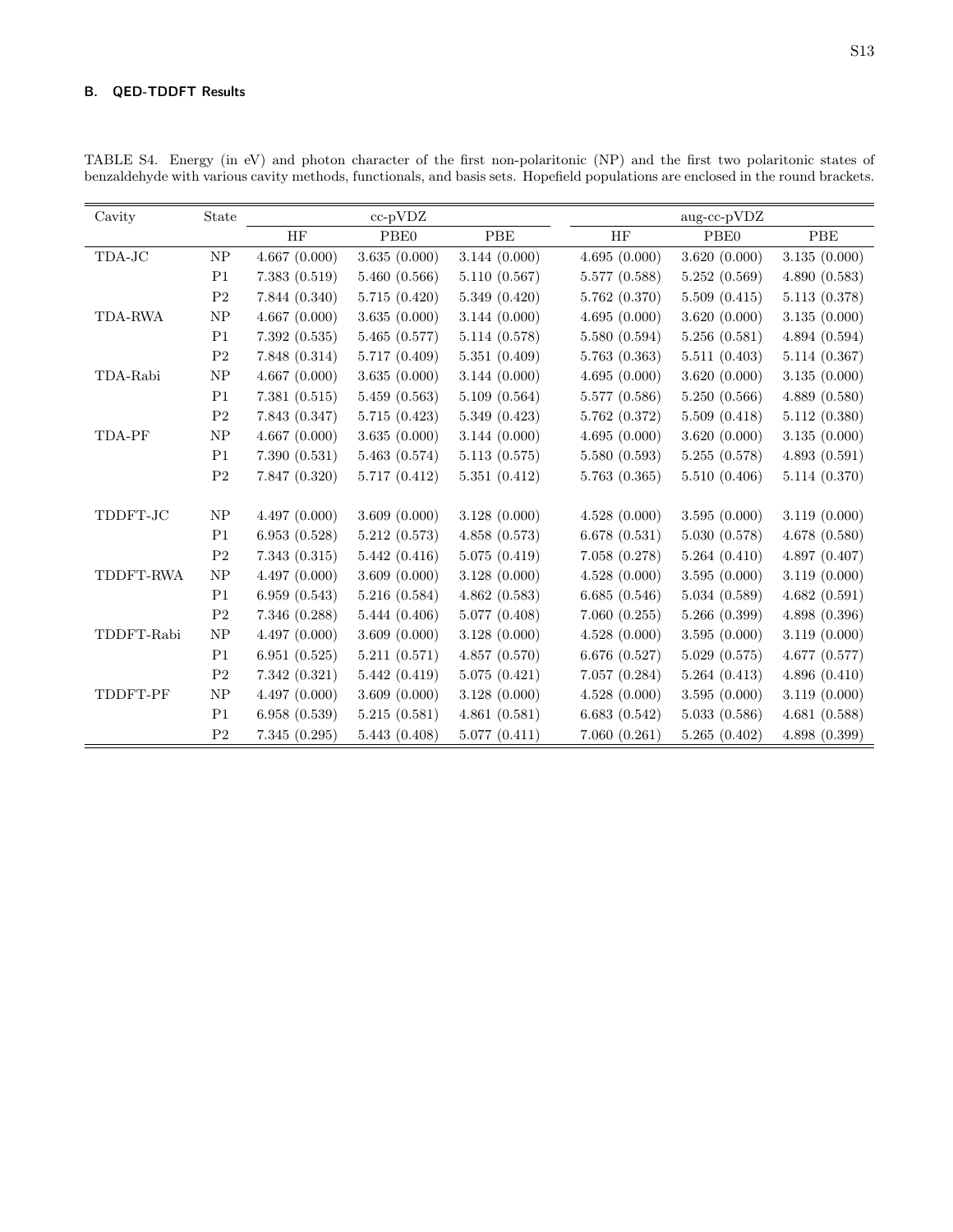TABLE S5. Root mean square differences (RMSD, in a.u.) between analytic and numerical gradient of the first non-polaritonic (NP) and the first two polaritonic states of benzaldehyde with various cavity methods, functionals, and basis sets. Numerical gradients were evaluated using a step size of  $1.0 \times 10^{-4}$  a<sub>0</sub>.

| Cavity         | State          |            | cc-pVDZ    |            |            | aug-cc-pVDZ |            |
|----------------|----------------|------------|------------|------------|------------|-------------|------------|
|                |                | HF         | PBE0       | PBE        | HF         | PBE0        | PBE        |
| TDA-JC         | NP             | 0.00000002 | 0.00000050 | 0.00000053 | 0.00000003 | 0.00000060  | 0.00000111 |
|                | P <sub>1</sub> | 0.00000001 | 0.00000048 | 0.00000059 | 0.00000003 | 0.00000058  | 0.00000057 |
|                | P <sub>2</sub> | 0.00000001 | 0.00000048 | 0.00000059 | 0.00000003 | 0.00000062  | 0.00000060 |
| <b>TDA-RWA</b> | NP             | 0.00000002 | 0.00000050 | 0.00000053 | 0.00000003 | 0.00000060  | 0.00000111 |
|                | P <sub>1</sub> | 0.00000001 | 0.00000048 | 0.00000059 | 0.00000003 | 0.00000058  | 0.00000056 |
|                | $\mathbf{P}2$  | 0.00000001 | 0.00000048 | 0.00000059 | 0.00000003 | 0.00000062  | 0.00000061 |
| TDA-Rabi       | N <sub>P</sub> | 0.00000002 | 0.00000050 | 0.00000053 | 0.00000003 | 0.00000060  | 0.00000111 |
|                | P <sub>1</sub> | 0.00000001 | 0.00000048 | 0.00000059 | 0.00000003 | 0.00000058  | 0.00000057 |
|                | $\mathbf{P}2$  | 0.00000001 | 0.00000048 | 0.00000059 | 0.00000003 | 0.00000062  | 0.00000060 |
| TDA-PF         | NP             | 0.00000002 | 0.00000050 | 0.00000053 | 0.00000003 | 0.00000060  | 0.00000111 |
|                | P <sub>1</sub> | 0.00000001 | 0.00000048 | 0.00000059 | 0.00000003 | 0.00000058  | 0.00000057 |
|                | $\mathbf{P}2$  | 0.00000001 | 0.00000048 | 0.00000059 | 0.00000003 | 0.00000062  | 0.00000061 |
|                |                |            |            |            |            |             |            |
| TDDFT-JC       | <b>NP</b>      | 0.00000003 | 0.00000050 | 0.00000053 | 0.00000015 | 0.00000060  | 0.00000111 |
|                | P <sub>1</sub> | 0.00000001 | 0.00000049 | 0.00000059 | 0.00000005 | 0.00000057  | 0.00000058 |
|                | P <sub>2</sub> | 0.00000002 | 0.00000049 | 0.00000060 | 0.00000014 | 0.00000060  | 0.00000058 |
| TDDFT-RWA      | NP             | 0.00000003 | 0.00000050 | 0.00000053 | 0.00000019 | 0.00000060  | 0.00000111 |
|                | P <sub>1</sub> | 0.00000001 | 0.00000049 | 0.00000059 | 0.00000004 | 0.00000057  | 0.00000057 |
|                | $\mathbf{P}2$  | 0.00000001 | 0.00000049 | 0.00000060 | 0.00000011 | 0.00000061  | 0.00000059 |
| TDDFT-Rabi     | N <sub>P</sub> | 0.00000003 | 0.00000050 | 0.00000053 | 0.00000009 | 0.00000060  | 0.00000111 |
|                | P <sub>1</sub> | 0.00000001 | 0.00000049 | 0.00000059 | 0.00000003 | 0.00000057  | 0.00000058 |
|                | $\mathbf{P}2$  | 0.00000001 | 0.00000048 | 0.00000060 | 0.00000007 | 0.00000061  | 0.00000058 |
| TDDFT-PF       | NP             | 0.00000003 | 0.00000050 | 0.00000053 | 0.00000016 | 0.00000060  | 0.00000111 |
|                | P <sub>1</sub> | 0.00000001 | 0.00000049 | 0.00000059 | 0.00000004 | 0.00000057  | 0.00000057 |
|                | P <sub>2</sub> | 0.00000001 | 0.00000049 | 0.00000060 | 0.00000010 | 0.00000061  | 0.00000058 |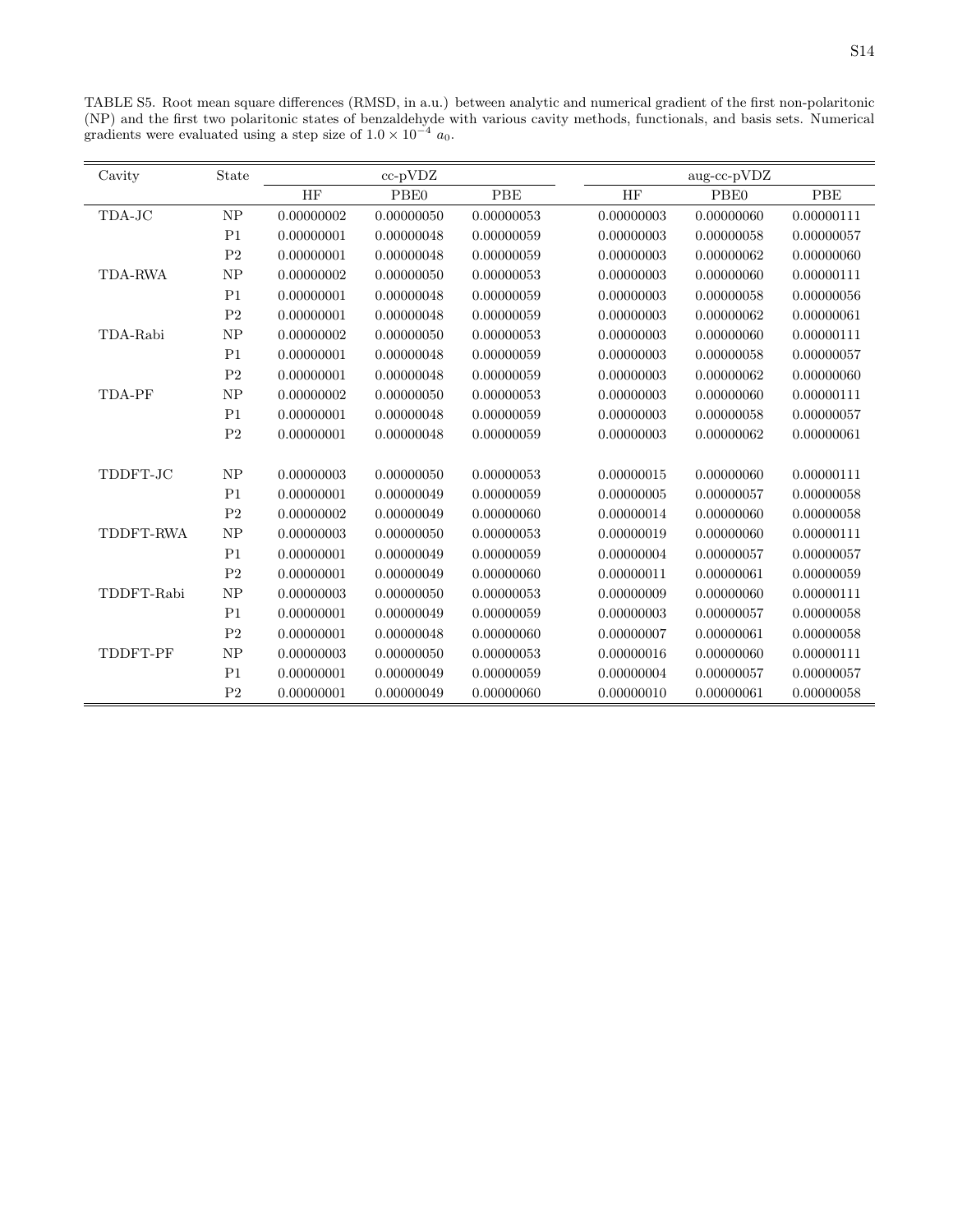# S4. ANTHRACENE MOLECULES

# A. Geometry of Anthracene Mononer from the Crystal Structure

C14H10

24

| C             | 0.2563736    | 3.7093242    | $-0.0449170$ |
|---------------|--------------|--------------|--------------|
| C             | 0.5661749    | 2.6600202    | $-0.8759363$ |
| C             | 0.2797705    | 1.3088920    | $-0.4472129$ |
| $\mathcal{C}$ | 0.5792674    | 0.2032321    | $-1.2704153$ |
| C             | $-0.3070134$ | 1.1003717    | 0.8329083    |
| C             | $-0.6166401$ | 2.2409959    | 1.6556819    |
| C             | $-0.3421122$ | 3.4996589    | 1.2157780    |
| H             | 0.4571640    | 4.7262713    | $-0.5058270$ |
| H             | 1.0831985    | 2.7719441    | $-1.8914144$ |
| H             | 1.0162632    | 0.3794854    | $-2.2827959$ |
| H             | $-1.0014252$ | 2.0088645    | 2.6893248    |
| H             | $-0.5448425$ | 4.2520931    | 2.1112237    |
| C             | 0.3070134    | $-1.1003717$ | $-0.8329083$ |
| C             | $-0.5792674$ | $-0.2032321$ | 1.2704153    |
| C             | $-0.2797705$ | $-1.3088920$ | 0.4472129    |
| C             | 0.6166401    | $-2.2409959$ | $-1.6556819$ |
| Η             | $-1.0162632$ | $-0.3794854$ | 2.2827959    |
| C             | $-0.5661749$ | $-2.6600202$ | 0.8759363    |
| C             | 0.3421122    | $-3.4996589$ | $-1.2157780$ |
| H             | 1.0014252    | $-2.0088645$ | $-2.6893248$ |
| $\mathcal{C}$ | $-0.2563736$ | $-3.7093242$ | 0.0449170    |
| H             | $-1.0831985$ | $-2.7719441$ | 1.8914144    |
| H             | 0.5448425    | $-4.2520931$ | $-2.1112237$ |
| Η             | $-0.4571640$ | $-4.7262713$ | 0.5058270    |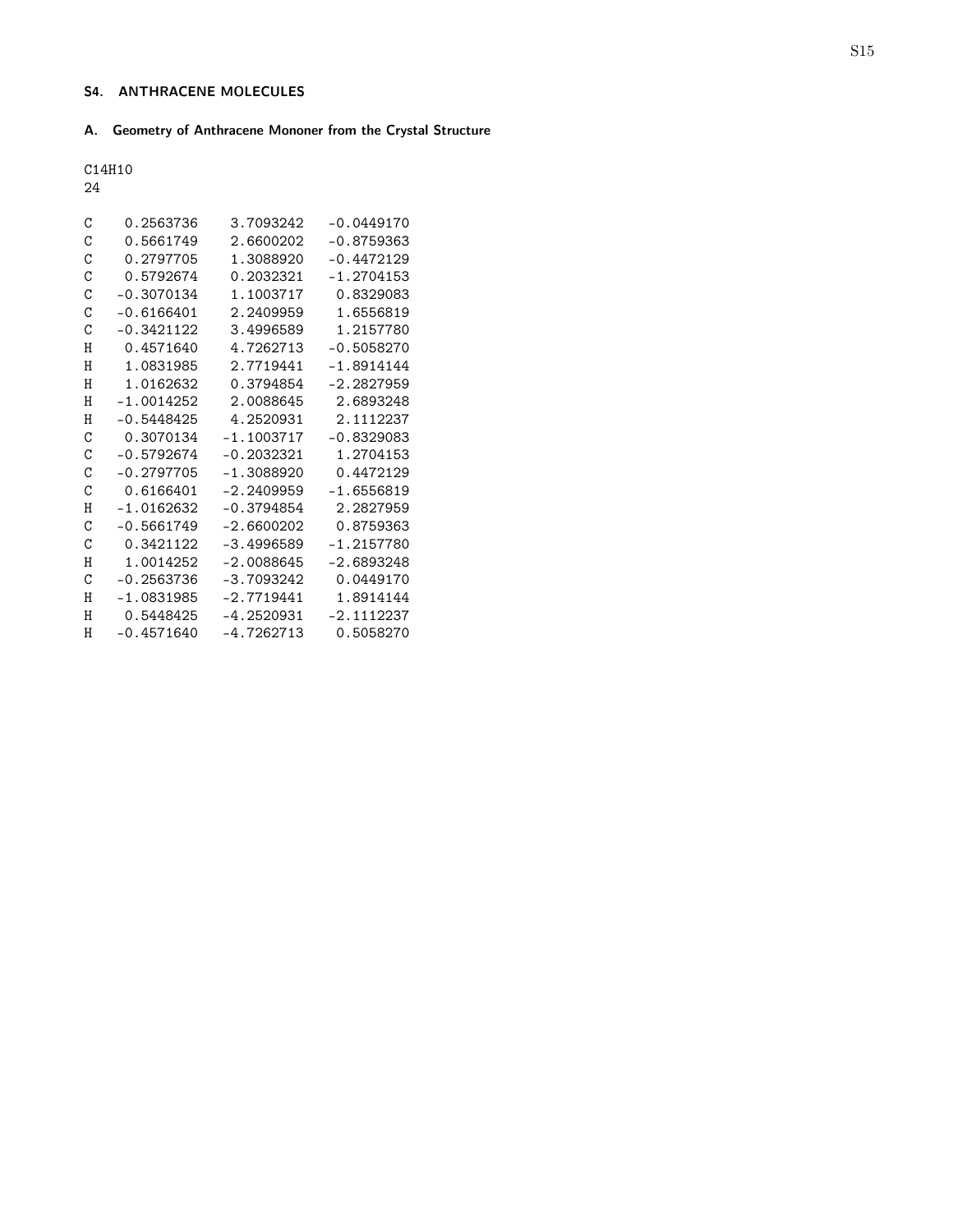# B. Geometry of Anthracene Dimer from the Crystal Structure

C28H20

48

| С             | 0.2563736    | 3.7093242    | $-0.0449170$ |
|---------------|--------------|--------------|--------------|
| C             | 0.5661749    | 2.6600202    | $-0.8759363$ |
| $\mathcal{C}$ | 0.2797705    | 1.3088920    | $-0.4472129$ |
| $\mathcal{C}$ | 0.5792674    | 0.2032321    | $-1.2704153$ |
| C             | $-0.3070134$ | 1.1003717    | 0.8329083    |
| C             | $-0.6166401$ | 2.2409959    | 1.6556819    |
| $\mathcal{C}$ | $-0.3421122$ | 3.4996589    | 1.2157780    |
| Н             | 0.4571640    | 4.7262713    | $-0.5058270$ |
| H             | 1.0831985    | 2.7719441    | $-1.8914144$ |
| H             | 1.0162632    | 0.3794854    | $-2.2827959$ |
| H             | $-1.0014252$ | 2.0088645    | 2.6893248    |
|               |              |              |              |
| Н             | $-0.5448425$ | 4.2520931    | 2.1112237    |
| $\mathcal{C}$ | 0.3070134    | $-1.1003717$ | $-0.8329083$ |
| $\mathcal{C}$ | $-0.5792674$ | $-0.2032321$ | 1.2704153    |
| $\mathcal{C}$ | $-0.2797705$ | $-1.3088920$ | 0.4472129    |
| C             | 0.6166401    | $-2.2409959$ | $-1.6556819$ |
| Η             | $-1.0162632$ | $-0.3794854$ | 2.2827959    |
| C             | $-0.5661749$ | $-2.6600202$ | 0.8759363    |
| C             | 0.3421122    | $-3.4996589$ | $-1.2157780$ |
| Н             | 1.0014252    | $-2.0088645$ | $-2.6893248$ |
| $\mathbf C$   | $-0.2563736$ | $-3.7093242$ | 0.0449170    |
| Н             | $-1.0831985$ | $-2.7719441$ | 1.8914144    |
| Н             | 0.5448425    | $-4.2520931$ | $-2.1112237$ |
| Н             | $-0.4571640$ | $-4.7262713$ | 0.5058270    |
| C             | 0.1300580    | 3.9115478    | $-6.0782105$ |
| $\mathcal{C}$ | 0.4398595    | 2.8622435    | $-6.9092207$ |
| $\mathcal{C}$ | 0.1534549    | 1.5111156    | $-6.4805064$ |
| C             | 0.4529518    | 0.4054558    | $-7.3037088$ |
| $\mathcal{C}$ | $-0.4333289$ | 1.3025950    | $-5.2003762$ |
| $\mathcal{C}$ | $-0.7429555$ | 2.4432193    | $-4.3776025$ |
| $\mathcal{C}$ | $-0.4684278$ | 3.7018826    | $-4.8175155$ |
| H             | 0.3308486    | 4.9284946    | $-6.5391115$ |
| H             | 0.9568829    | 2.9741678    | $-7.9247079$ |
| H             | 0.8899478    | 0.5817087    | $-8.3160804$ |
| H             | $-1.1277408$ | 2.2110881    | $-3.3439687$ |
| Н             | $-0.6711581$ | 4.4543168    | $-3.9220698$ |
| C             | 0.1806978    | $-0.8981481$ | $-6.8662018$ |
| $\mathcal{C}$ | $-0.7055828$ | $-0.0010088$ | $-4.7628692$ |
| $\mathcal{C}$ | $-0.4060859$ | $-1.1066686$ | $-5.5860716$ |
| С             | 0.4903245    | $-2.0387723$ | $-7.6889754$ |
| Η             | $-1.1425788$ | $-0.1772617$ | $-3.7504976$ |
| $\mathbf C$   | $-0.6924905$ | $-2.4577965$ | $-5.1573572$ |
|               |              |              |              |
| $\mathcal{C}$ | 0.2157966    | $-3.2974353$ | $-7.2490715$ |
| Η             | 0.8751096    | $-1.8066408$ | $-8.7226183$ |
| $\mathbf C$   | $-0.3826892$ | $-3.5071005$ | $-5.9883765$ |
| H             | $-1.2095141$ | $-2.5697205$ | $-4.1418791$ |
| H             | 0.4185269    | $-4.0498695$ | $-8.1445172$ |
| H             | $-0.5834796$ | $-4.5240476$ | $-5.5274665$ |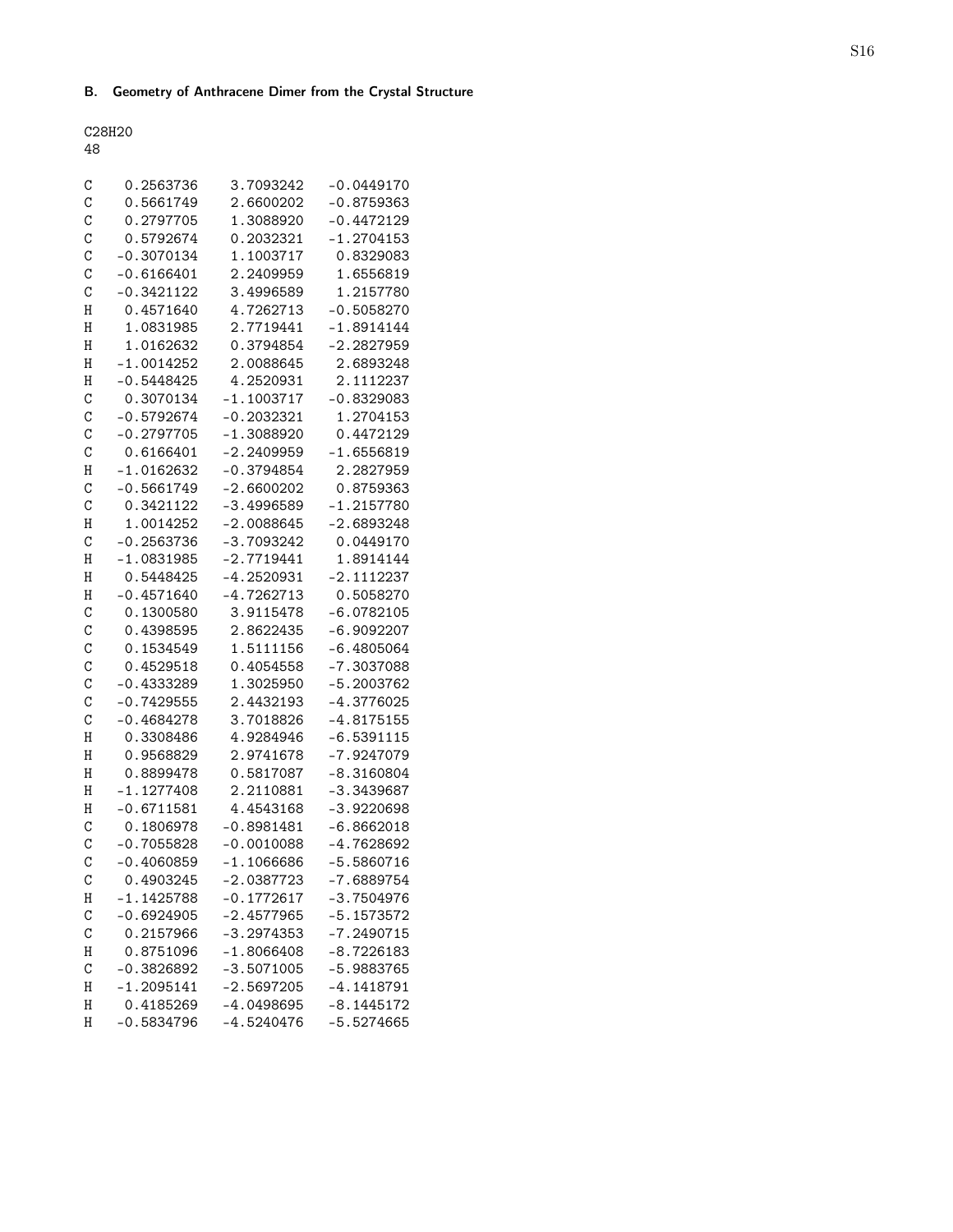# C. Geometry of Anthracen Trimer from the Crystal Structure

C42H30

|   | ×<br>I |
|---|--------|
| × | ٠      |

| С              | 0.2563736    | 3.7093242    | $-0.0449170$ |
|----------------|--------------|--------------|--------------|
| C              | 0.5661749    | 2.6600202    | $-0.8759363$ |
| C              | 0.2797705    | 1.3088920    | $-0.4472129$ |
| C              | 0.5792674    | 0.2032321    | $-1.2704153$ |
| C              | $-0.3070134$ | 1.1003717    | 0.8329083    |
| C              | $-0.6166401$ | 2.2409959    | 1.6556819    |
| C              | $-0.3421122$ | 3.4996589    | 1.2157780    |
| Η              | 0.4571640    | 4.7262713    | $-0.5058270$ |
| H              | 1.0831985    | 2.7719441    | $-1.8914144$ |
| Н              | 1.0162632    | 0.3794854    | $-2.2827959$ |
| H              | $-1.0014252$ | 2.0088645    | 2.6893248    |
| H              | $-0.5448425$ | 4.2520931    | 2.1112237    |
| $\mathcal{C}$  | 0.3070134    | $-1.1003717$ | $-0.8329083$ |
| C              | $-0.5792674$ | $-0.2032321$ | 1.2704153    |
| C              | $-0.2797705$ | $-1.3088920$ | 0.4472129    |
| C              | 0.6166401    | $-2.2409959$ | $-1.6556819$ |
| Η              | $-1.0162632$ | $-0.3794854$ | 2.2827959    |
| C              | $-0.5661749$ | $-2.6600202$ | 0.8759363    |
| C              | 0.3421122    | $-3.4996589$ | $-1.2157780$ |
| Η              | 1.0014252    | $-2.0088645$ | $-2.6893248$ |
| $\mathcal{C}$  | $-0.2563736$ | $-3.7093242$ | 0.0449170    |
| H              | $-1.0831985$ | $-2.7719441$ | 1.8914144    |
| H              | 0.5448425    | $-4.2520931$ | $-2.1112237$ |
| Н              | $-0.4571640$ | $-4.7262713$ | 0.5058270    |
| $\mathcal{C}$  | 0.1300580    | 3.9115478    | $-6.0782105$ |
| C              | 0.4398595    | 2.8622435    | $-6.9092207$ |
| $\mathcal{C}$  | 0.1534549    | 1.5111156    | $-6.4805064$ |
| C              | 0.4529518    | 0.4054558    | $-7.3037088$ |
| C              | $-0.4333289$ | 1.3025950    | $-5.2003762$ |
| $\mathcal{C}$  | $-0.7429555$ | 2.4432193    | $-4.3776025$ |
| $\mathcal{C}$  | $-0.4684278$ | 3.7018826    | $-4.8175155$ |
| Η              | 0.3308486    | 4.9284946    | $-6.5391115$ |
| H              | 0.9568829    | 2.9741678    | $-7.9247079$ |
| H              | 0.8899478    | 0.5817087    | $-8.3160804$ |
| H              | $-1.1277408$ | 2.2110881    | $-3.3439687$ |
| Н              | $-0.6711581$ | 4.4543168    | $-3.9220698$ |
| C              | 0.1806978    | $-0.8981481$ | $-6.8662018$ |
| $\mathcal{C}$  | $-0.7055828$ | $-0.0010088$ | $-4.7628692$ |
| C              | $-0.4060859$ | $-1.1066686$ | $-5.5860716$ |
| C              | 0.4903245    | $-2.0387723$ | $-7.6889754$ |
| Η              | $-1.1425788$ | $-0.1772617$ | $-3.7504976$ |
| $\mathbf C$    | $-0.6924905$ | $-2.4577965$ | $-5.1573572$ |
| $\mathcal{C}$  | 0.2157966    | $-3.2974353$ | $-7.2490715$ |
| Η              | 0.8751096    | $-1.8066408$ | $-8.7226183$ |
| $\mathcal{C}$  | $-0.3826892$ | $-3.5071005$ | $-5.9883765$ |
| Η              | $-1.2095141$ | $-2.5697205$ | $-4.1418791$ |
| H              | 0.4185269    | $-4.0498695$ | $-8.1445172$ |
| H              | $-0.5834796$ | $-4.5240476$ | $-5.5274665$ |
| $\mathcal{C}$  | 0.3826892    | 3.5071005    | 5.9883765    |
| $\mathcal{C}$  | 0.6924905    | 2.4577965    | 5.1573572    |
| C              | 0.4060859    | 1.1066686    | 5.5860716    |
| C              | 0.7055828    | 0.0010088    | 4.7628692    |
| $\overline{C}$ | $-0.1806978$ | 0.8981481    | 6.8662018    |
|                |              |              |              |